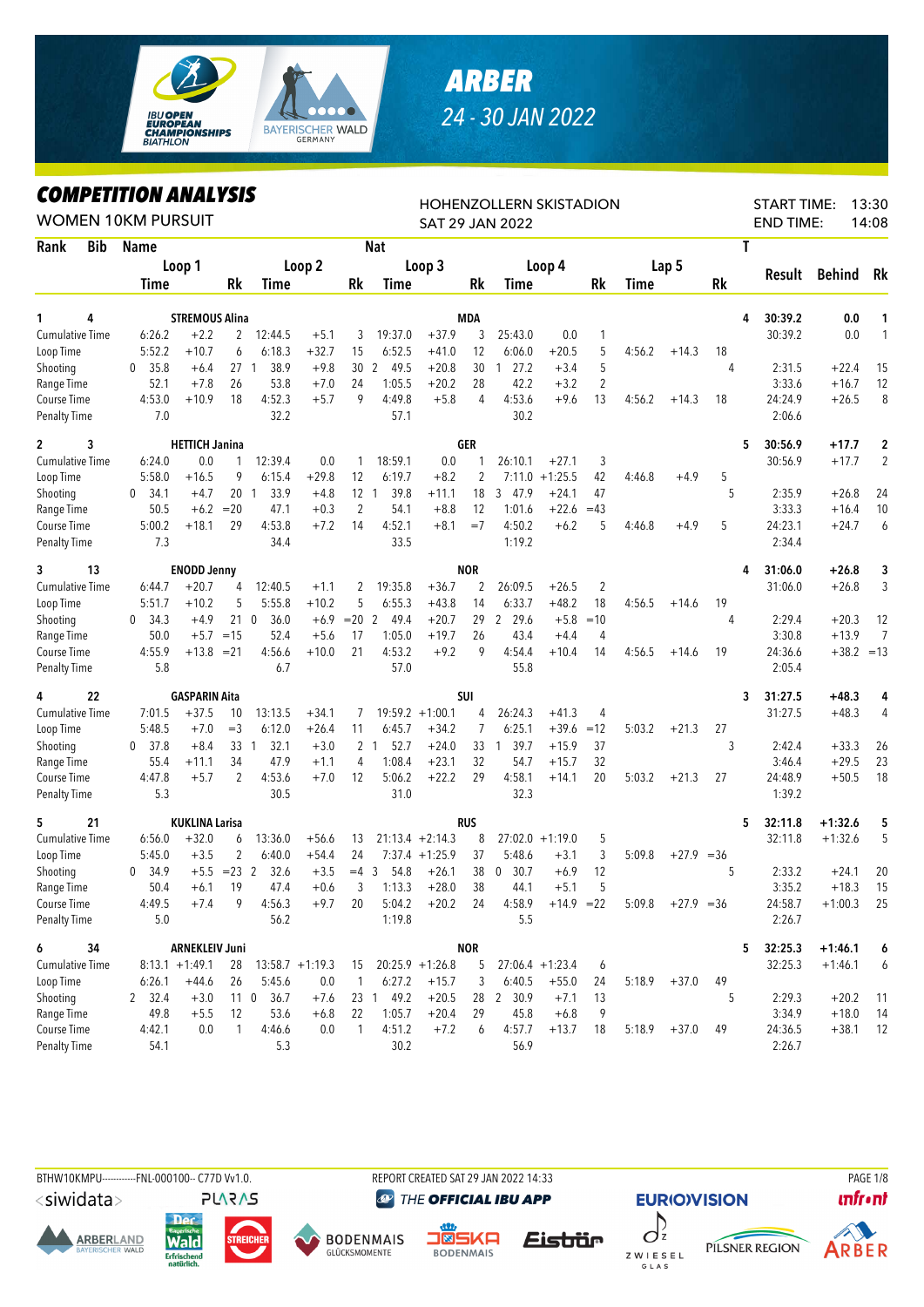| <b>Bib</b><br>Rank                 | <b>Name</b>       |                                         |              |                                  |                    |          | Nat                    |                             |                  |                        |                             |                |        |              |         | T                         |                        |                |
|------------------------------------|-------------------|-----------------------------------------|--------------|----------------------------------|--------------------|----------|------------------------|-----------------------------|------------------|------------------------|-----------------------------|----------------|--------|--------------|---------|---------------------------|------------------------|----------------|
|                                    |                   | Loop 1                                  |              |                                  | Loop 2             |          |                        | Loop 3                      |                  |                        | Loop 4                      |                |        | Lap 5        |         | Result                    | Behind Rk              |                |
|                                    | Time              |                                         | Rk           | Time                             |                    | Rk       | Time                   |                             | Rk               | Time                   |                             | Rk             | Time   |              | Rk      |                           |                        |                |
|                                    |                   |                                         |              |                                  |                    |          |                        |                             |                  |                        |                             |                |        |              |         |                           |                        |                |
| 7<br>1<br><b>Cumulative Time</b>   | 6:40.6            | <b>FEMSTEINEVIK Ragnhild</b><br>$+16.6$ | 3            | 13:19.6                          | $+40.2$            | 10       |                        | $21:21.1 + 2:22.0$          | <b>NOR</b><br>9  |                        | $27:45.3 + 2:02.3$          | 8              |        |              |         | 32:42.6<br>8<br>32:42.6   | $+2:03.4$<br>$+2:03.4$ | 7<br>7         |
| Loop Time                          | 6:40.6            | $+59.1$                                 | 32           | 6:39.0                           | $+53.4$            | 23       | 8:01.5                 | $+1:50.0$                   | 44               | 6:24.2                 | $+38.7$                     | 11             | 4:57.3 | $+15.4$      | 21      |                           |                        |                |
| Shooting                           | 30.4<br>2         | $+1.0$                                  | $=4$ 2       | 33.8                             | $+4.7$             | $=10$    | 3<br>1:20.             | $+51.3$                     | 53               | 44.4                   | $+20.6$                     | $=43$          |        |              | 8       | 3:08.7                    | $+59.6$                | 47             |
| Range Time                         | 44.3              | 0.0                                     | 1            | 48.5                             | $+1.7$             | 5        | 1:36.9                 | $+51.6$                     | 52               | 1:00.7                 | $+21.7$                     | $=40$          |        |              |         | 4:10.4                    | $+53.5$                | 42             |
| Course Time                        | 4:57.9            | $+15.8$                                 | $=25$        | 4:52.5                           | $+5.9$             | 10       | 5:01.8                 | $+17.8$                     | 19               | 4:53.1                 | $+9.1$                      | $=11$          | 4:57.3 | $+15.4$      | 21      | 24:42.6                   | $+44.2$                | 17             |
| <b>Penalty Time</b>                | 58.3              |                                         |              | 57.9                             |                    |          | 1:22.8                 |                             |                  | 30.4                   |                             |                |        |              |         | 3:49.5                    |                        |                |
| 8<br>41                            |                   | TOMASZEWSKA Natalia                     |              |                                  |                    |          |                        |                             | <b>POL</b>       |                        |                             |                |        |              |         | 32:51.0<br>$\overline{2}$ | $+2:11.8$              | 8              |
| <b>Cumulative Time</b>             |                   | $8:41.3 +2:17.3$                        | 37           | 14:49.9                          | $+2:10.5$          | 26       |                        | $21:01.4 +2:02.3$           | 7                | 27:31.9                | $+1:48.9$                   | 7              |        |              |         | 32:51.0                   | $+2:11.8$              | 8              |
| Loop Time                          | 6:34.3            | $+52.8$                                 | 29           | 6:08.6                           | $+23.0$            | 9        | 6:11.5                 | 0.0                         | 1                | 6:30.5                 | $+45.0$                     | 15             | 5:19.1 | $+37.2 = 50$ |         |                           |                        |                |
| Shooting                           | $1 \quad 33.4$    | $+4.0$                                  | 18           | $\mathbf 0$<br>35.4              | $+6.3$             | $=18$    | 46.0<br>$\mathbf{0}$   | $+17.3$                     | 26               | 37.8<br>$\mathbf{1}$   | $+14.0$                     | 33             |        |              | 2       | 2:32.7                    | $+23.6$                | 17             |
| Range Time<br>Course Time          | 49.9<br>5:10.9    | $+5.6$<br>$+28.8$                       | $=13$<br>48  | 51.8<br>5:10.8                   | $+5.0$<br>$+24.2$  | 13<br>43 | 1:03.8<br>5:02.6       | $+18.5$<br>$+18.6 = 20$     | 24               | 48.2<br>5:09.7         | $+9.2$<br>$+25.7$           | $=18$<br>38    | 5:19.1 | $+37.2 = 50$ |         | 3:33.7<br>25:53.1         | $+16.8$<br>$+1:54.7$   | 13<br>43       |
| <b>Penalty Time</b>                | 33.5              |                                         |              | 5.9                              |                    |          | 5.1                    |                             |                  | 32.6                   |                             |                |        |              |         | 1:17.2                    |                        |                |
| 23<br>9                            |                   | <b>BAKKEN Maren</b>                     |              |                                  |                    |          |                        |                             | <b>NOR</b>       |                        |                             |                |        |              |         | 33:04.9<br>4              | $+2:25.7$              | 9              |
| <b>Cumulative Time</b>             | 7:09.5            | $+45.5$                                 | 12           | 13:19.5                          | $+40.1$            | 9        |                        | $21:44.8 + 2:45.7$          | 19               | 27:52.6                | $+2:09.6$                   | 9              |        |              |         | 33:04.9                   | $+2:25.7$              | 9              |
| Loop Time                          | 5:48.5            | $+7.0$                                  | $=$ 3        | 6:10.0                           | $+24.4$            | 10       |                        | $8:25.3 +2:13.8$            | 48               | 6:07.8                 | $+22.3$                     | 6              | 5:12.3 | $+30.4$      | 42      |                           |                        |                |
| Shooting                           | 29.4<br>0         | 0.0                                     | $\mathbf{1}$ | $\mathbf 0$<br>35.2              | $+6.1$             | $=16$    | 1:00.<br>4             | $+31.8$                     | 44               | 0.26.0                 | $+2.2$                      | $\overline{2}$ |        |              | 4       | 2:31.3                    | $+22.2$                | 14             |
| Range Time                         | 46.5              | $+2.2$                                  | 2            | 51.9                             | $+5.1$             | $=14$    | 1:17.1                 | $+31.8$                     | 42               | 47.1                   | $+8.1$                      | 15             |        |              |         | 3:42.6                    | $+25.7$                | 19             |
| Course Time<br><b>Penalty Time</b> | 4:56.3<br>5.7     | $+14.2$                                 | 23           | 5:12.3<br>5.7                    | $+25.7$            | 47       | 5:17.3<br>1:50.9       | $+33.3$                     | 50               | 5:15.1<br>5.5          | $+31.1$                     | 47             | 5:12.3 | $+30.4$      | 42      | 25:53.3<br>2:08.0         | $+1:54.9$              | 44             |
|                                    |                   |                                         |              |                                  |                    |          |                        |                             |                  |                        |                             |                |        |              |         |                           |                        |                |
| 9<br>10<br><b>Cumulative Time</b>  | 7:09.5            | <b>TRABUCCHI Beatrice</b><br>$+45.5$    | 13           |                                  | $13:41.5 + 1:02.1$ | 14       |                        | $21:37.2 +2:38.1$           | <b>ITA</b><br>16 | 28:08.7                | $+2:25.7$                   | 10             |        |              |         | 33:16.7<br>6<br>33:16.7   | $+2:37.5$<br>$+2:37.5$ | 10<br>10       |
| Loop Time                          | 6:25.5            | $+44.0$                                 | 25           | 6:32.0                           | $+46.4$            | 20       |                        | $7:55.7 +1:44.2$            | 43               | 6:31.5                 | $+46.0$                     | 16             | 5:08.0 | $+26.1$      | 33      |                           |                        |                |
| Shooting                           | $1 \quad 32.5$    | $+3.1$                                  | 12           | 44.6<br>-1                       | $+15.5$            | 45       | 1:04.<br>3             | $+35.4$                     | 47               | 42.9<br>$\overline{1}$ | $+19.1$                     | 41             |        |              | 6       | 3:04.3                    | $+55.2$                | 44             |
| Range Time                         | 50.7              | $+6.4$                                  | 23           | 1:00.4                           | $+13.6$            | 40       | 1:21.3                 | $+36.0$                     | 44               | 59.3                   | $+20.3$                     | 38             |        |              |         | 4:11.7                    | $+54.8$                | 45             |
| <b>Course Time</b>                 | 5:03.2            | $+21.1$                                 | 37           | 4:59.8                           | $+13.2$            | 29       | 5:09.4                 | $+25.4$                     | 35               | 5:00.0                 | $+16.0$                     | 25             | 5:08.0 | $+26.1$      | 33      | 25:20.4                   | $+1:22.0$              | 31             |
| <b>Penalty Time</b>                | 31.6              |                                         |              | 31.8                             |                    |          | 1:24.9                 |                             |                  | 32.2                   |                             |                |        |              |         | 3:00.6                    |                        |                |
| 19<br>11                           |                   | <b>BURTASOVA Evgeniia</b>               |              |                                  |                    |          |                        |                             | <b>RUS</b>       |                        |                             |                |        |              |         | 33:17.8<br>8              | $+2:38.6$              | 11             |
| Cumulative Time                    | 6:49.5            | $+25.5$                                 | 5            | 13:33.4                          | $+54.0$            | 12       |                        | $21:21.6 +2:22.5$           | 10               | 28:19.2                | $+2:36.2$                   | 12             |        |              |         | 33:17.8                   | $+2:38.6$              | 11             |
| Loop Time                          | 5:41.5            | 0.0                                     | 1            | 6:43.9<br>39.8<br>6 <sub>2</sub> | $+58.3$<br>$+10.7$ | 29<br>34 | 3<br>1:03.             | $7:48.2 +1:36.7$<br>$+35.2$ | 41               | 33.5                   | $6:57.6 +1:12.1$<br>$+9.7$  | 32<br>$= 21$   | 4:58.6 | $+16.7$      | 23<br>8 | 2:48.3                    | $+39.2$                | 31             |
| Shooting<br>Range Time             | 31.0<br>0<br>46.7 | $+1.6$<br>$+2.4$                        | 3            | 54.6                             | $+7.8$             | 26       | 1:21.5                 | $+36.2$                     | 46<br>46         | 3<br>46.5              | $+7.5$                      | $=12$          |        |              |         | 3:49.3                    | $+32.4$                | 25             |
| Course Time                        | 4:49.4            | $+7.3$                                  | 8            | 4:50.9                           | $+4.3$             | 5        | 5:04.9                 | $+20.9$                     | 27               | 4:49.9                 | $+5.9$                      | $\overline{4}$ | 4:58.6 | $+16.7$      | 23      | 24:33.7                   | $+35.3$                | 9              |
| <b>Penalty Time</b>                | 5.3               |                                         |              | 58.3                             |                    |          | 1:21.8                 |                             |                  | 1:21.1                 |                             |                |        |              |         | 3:46.7                    |                        |                |
| 12<br>12                           |                   | <b>MICHELON Oceane</b>                  |              |                                  |                    |          |                        |                             | <b>FRA</b>       |                        |                             |                |        |              |         | 8<br>33:21.1              | $+2:41.9$              | 12             |
| Cumulative Time                    | 7:12.6            | $+48.6$                                 | 14           | $14:09.0 + 1:29.6$               |                    | 18       |                        | $21:28.2 +2:29.1$           | 14               |                        | $28:26.5 +2:43.5$           | 13             |        |              |         | 33:21.1                   | $+2:41.9$              | 12             |
| Loop Time                          | 6:20.6            | $+39.1$                                 | 22           |                                  | $6:56.4 +1:10.8$   | 37       |                        | $7:19.2 +1:07.7 = 26$       |                  |                        | $6:58.3 +1:12.8$            | 33             | 4:54.6 | $+12.7$      | 15      |                           |                        |                |
| Shooting                           | $1 \quad 33.1$    | $+3.7$                                  |              | 17 <sub>2</sub><br>40.8          | $+11.7$ = 36 3     |          | 41.9                   | $+13.2$                     | 19               | 2 44.7                 | $+20.9$                     | 45             |        |              | 8       | 2:40.7                    | $+31.6$                | 25             |
| Range Time                         | 50.0              | $+5.7$                                  | $=15$        | 59.5                             | $+12.7$            | 39       | 59.4                   | $+14.1$                     | 17               | 1:01.6                 | $+22.6$                     | $=43$          |        |              |         | 3:50.5                    | $+33.6$                | 27             |
| Course Time<br><b>Penalty Time</b> | 5:00.6<br>29.9    | $+18.5$                                 | 30           | 5:00.6<br>56.3                   | $+14.0 = 30$       |          | 4:56.5<br>1:23.2       | $+12.5$                     | 14               | 5:00.9<br>55.7         | $+16.9$                     | 26             | 4:54.6 | $+12.7$      | 15      | 24:53.2<br>3:45.3         | $+54.8$                | 19             |
| 52<br>13                           |                   | <b>AUCHENTALLER Hannah</b>              |              |                                  |                    |          |                        |                             | <b>ITA</b>       |                        |                             |                |        |              |         | 33:21.4<br>4              | $+2:42.2$              | - 13           |
| <b>Cumulative Time</b>             |                   | $8:33.7 +2:09.7$                        | 36           |                                  | $15:01.5 + 2:22.1$ | 31       |                        | $21:59.6 + 3:00.5$          | 26               |                        | $28:33.8 + 2:50.8$          | 16             |        |              |         | 33:21.4                   | $+2:42.2$              | 13             |
| Loop Time                          | 6:07.7            | $+26.2$                                 | 14           | 6:27.8                           | $+42.2$            | 17       | 6:58.1                 | $+46.6$                     | 16               | 6:34.2                 | $+48.7$                     | 20             | 4:47.6 | $+5.7$       | 7       |                           |                        |                |
| Shooting                           | 30.4<br>$\bf{0}$  | $+1.0$                                  | $=4$ 1       | 32.9                             | $+3.8$             |          | 6 <sub>2</sub><br>33.5 | $+4.8$                      |                  | 7 1 39.0               | $+15.2$                     | 36             |        |              | 4       | 2:15.9                    | $+6.8$                 | 4              |
| Range Time                         | 48.3              | $+4.0$                                  | 8            | 49.5                             | $+2.7$             | $=6$     | 45.3                   | 0.0                         | 1                | 57.0                   | $+18.0$                     | 35             |        |              |         | 3:20.1                    | $+3.2$                 | $\overline{2}$ |
| Course Time                        | 5:13.9            | $+31.8$                                 | 52           | 5:04.5                           | $+17.9$            | 37       | 5:10.9                 | $+26.9$                     | 39               | 5:05.0                 | $+21.0$                     | 32             | 4:47.6 | $+5.7$       | 7       | 25:21.9                   | $+1:23.5$              | 33             |
| <b>Penalty Time</b>                | 5.4               |                                         |              | 33.8                             |                    |          | 1:01.9                 |                             |                  | 32.1                   |                             |                |        |              |         | 2:13.3                    |                        |                |
| 16<br>14                           |                   | <b>HOEGBERG Elisabeth</b>               |              |                                  |                    |          |                        |                             | <b>SWE</b>       |                        |                             |                |        |              |         | 5<br>33:25.7              | $+2:46.5$              | - 14           |
| <b>Cumulative Time</b>             | 6:56.4            | $+32.4$                                 | 7            | 13:23.3                          | $+43.9$            | 11       |                        | $20:43.6 + 1:44.5$          | 6                |                        | $28:14.6 + 2:31.6$          | 11             |        |              |         | 33:25.7                   | $+2:46.5$              | -14            |
| Loop Time<br>Shooting              | 5:52.4<br>0, 39.2 | $+10.9$<br>$+9.8$                       | 7            | 6:26.9<br>35 1<br>41.6           | $+41.3$<br>$+12.5$ | 16       | 39 1 1:14.             | $7:20.3 +1:08.8$<br>$+46.2$ | 28               | 52 3 37.9              | $7:31.0 +1:45.5$<br>$+14.1$ | 48<br>34       | 5:11.1 | $+29.2$      | 39<br>5 | 3:13.7                    | $+1:04.6$              | 50             |
| Range Time                         | 55.2              | $+10.9 = 32$                            |              | 58.6                             | $+11.8$            | 36       | 1:33.3                 | $+48.0$                     | 51               | 54.0                   | $+15.0$                     | 31             |        |              |         | 4:21.1                    | $+1:04.2$              | 49             |
| Course Time                        | 4:52.2            | $+10.1$                                 | 16           | 4:56.2                           | $+9.6$             | 19       | 5:16.3                 | $+32.3$                     | 49               | 5:13.1                 | $+29.1$                     | 43             | 5:11.1 | $+29.2$      | 39      | 25:28.9                   | $+1:30.5$              | 36             |
| <b>Penalty Time</b>                | 5.0               |                                         |              | 32.1                             |                    |          | 30.7                   |                             |                  | 1:23.9                 |                             |                |        |              |         | 2:31.7                    |                        |                |
|                                    |                   |                                         |              |                                  |                    |          |                        |                             |                  |                        |                             |                |        |              |         |                           |                        |                |



<siwidata>









REPORT CREATED SAT 29 JAN 2022 14:33



**EURIO)VISION** PILSNER REGION



**PAGE 2/8**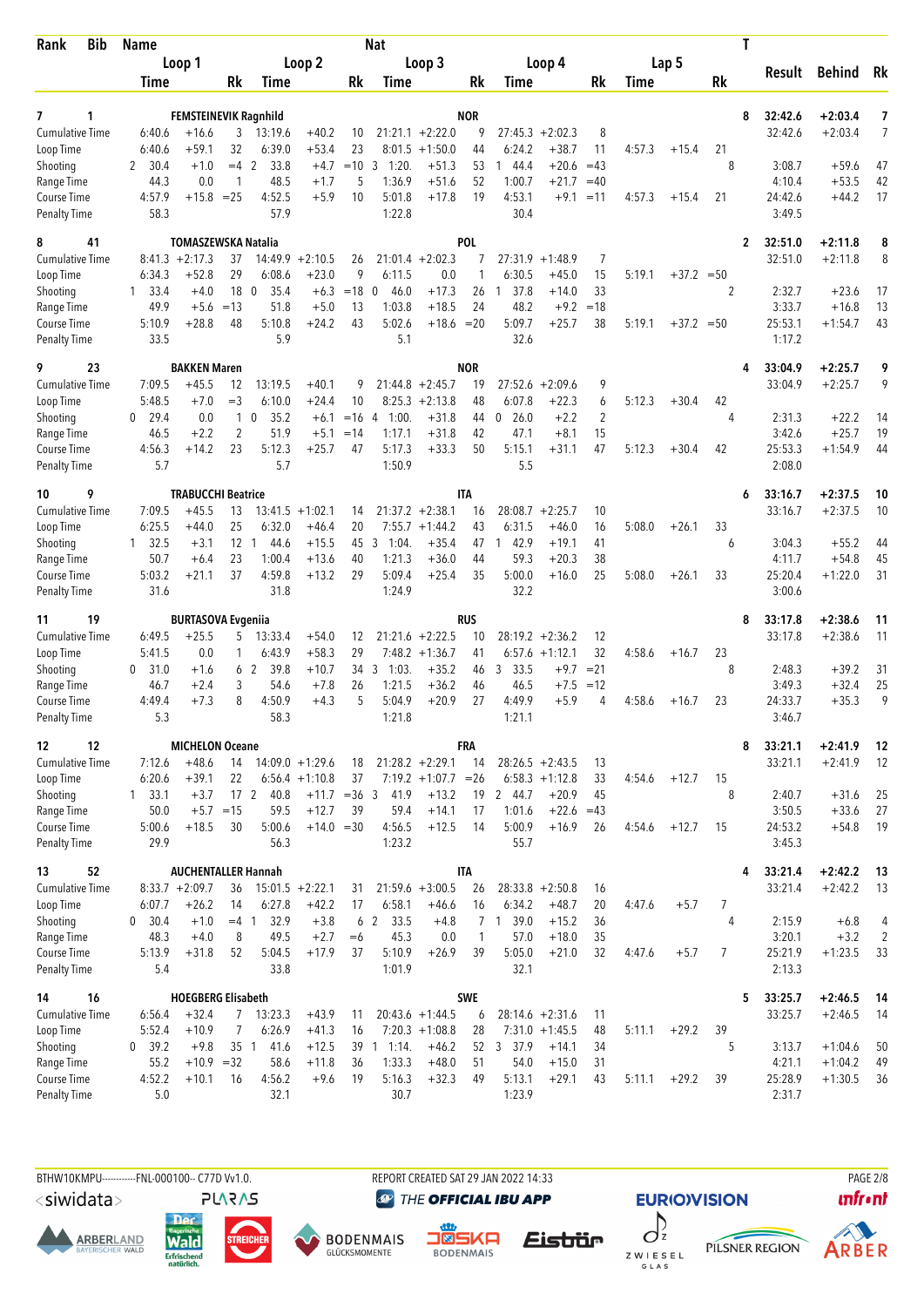| Rank                               | <b>Bib</b> | <b>Name</b>             |                              |            |                     |                    |                       | <b>Nat</b>       |                            |            |                     |                    |                |        |         | Τ       |                    |                           |                      |
|------------------------------------|------------|-------------------------|------------------------------|------------|---------------------|--------------------|-----------------------|------------------|----------------------------|------------|---------------------|--------------------|----------------|--------|---------|---------|--------------------|---------------------------|----------------------|
|                                    |            |                         | Loop 1                       |            |                     | Loop 2             |                       |                  | Loop 3                     |            |                     | Loop 4             |                |        | Lap 5   |         | Result             | Behind Rk                 |                      |
|                                    |            | Time                    |                              | Rk         | Time                |                    | Rk                    | Time             |                            | Rk         | Time                |                    | Rk             | Time   |         | Rk      |                    |                           |                      |
|                                    | 15         |                         | <b>STEINER Tamara</b>        |            |                     |                    |                       |                  |                            |            |                     |                    |                |        |         |         |                    |                           |                      |
| 15<br><b>Cumulative Time</b>       |            |                         | $7:26.9$ +1:02.9             | 19         |                     | $14:20.7 + 1:41.3$ | 19                    |                  | $21:24.7 + 2:25.6$         | AUT<br>11  |                     | $28:33.4 + 2:50.4$ | 15             |        |         | 6       | 33:30.1<br>33:30.1 | $+2:50.9$<br>$+2:50.9$    | 15<br>15             |
| Loop Time                          |            | 6:30.9                  | $+49.4$                      | 27         | 6:53.8              | $+1:08.2$          | 34                    | 7:04.0           | $+52.5$                    | 19         | 7:08.7              | $+1:23.2$          | 40             | 4:56.7 | $+14.8$ | 20      |                    |                           |                      |
| Shooting                           |            | 36.8<br>1               | $+7.4$                       | 30         | 43.9<br>-1          | $+14.8$            | 43                    | 39.2<br>2        | $+10.5$                    | $=16$      | 2 49.0              | $+25.2$            | 50             |        |         | 6       | 2:49.1             | $+40.0$                   | 32                   |
| Range Time                         |            | 54.4                    | $+10.1$                      | 30         | 1:05.2              | $+18.4$            | 46                    | 59.8             | $+14.5$                    | 18         | 1:07.9              | $+28.9$            | 49             |        |         |         | 4:07.3             | $+50.4$                   | 40                   |
| Course Time                        |            | 5:03.6                  | $+21.5$                      | 39         | 5:13.8              | $+27.2$            | 49                    | 5:05.7           | $+21.7$                    | 28         | 5:03.3              | $+19.3$            | 29             | 4:56.7 | $+14.8$ | 20      | 25:23.1            | $+1:24.7$                 | 34                   |
| <b>Penalty Time</b>                |            | 32.8                    |                              |            | 34.8                |                    |                       | 58.4             |                            |            | 57.5                |                    |                |        |         |         | 3:03.6             |                           |                      |
| 16                                 | 20         |                         | <b>CHAUVEAU Sophie</b>       |            |                     |                    |                       |                  |                            | FRA        |                     |                    |                |        |         | 9       | 33:30.3            | $+2:51.1$                 | 16                   |
| <b>Cumulative Time</b>             |            | 7:22.3                  | $+58.3$                      | 17         | 13:10.9             | $+31.5$            | 6                     |                  | $21:40.0 + 2:40.9$         | 18         |                     | $28:48.4 + 3:05.4$ | 23             |        |         |         | 33:30.3            | $+2:51.1$                 | 16                   |
| Loop Time                          |            | 6:12.3                  | $+30.8$                      | 16         | 5:48.6              | $+3.0$             | 2                     |                  | $8:29.1 + 2:17.6$          | 49         | 7:08.4              | $+1:22.9$          | 39             | 4:41.9 | 0.0     | 1       |                    |                           |                      |
| Shooting                           |            | $1 \quad 35.4$          | $+6.0$                       | 260        | 34.5                | $+5.4$             | 15 <sub>5</sub>       | 1:07.            | $+38.4$                    | 51         | 48.8<br>3           | $+25.0$            | 49             |        |         | 9       | 3:05.9             | $+56.8$                   | 45                   |
| Range Time<br>Course Time          |            | 54.0<br>4:48.0          | $+9.7$<br>$+5.9$             | 29<br>4    | 52.5<br>4:50.2      | $+5.7$<br>$+3.6$   | 18<br>3               | 1:22.4<br>4:56.1 | $+37.1$<br>$+12.1$         | 47<br>13   | 1:04.9<br>4:44.0    | $+25.9$<br>0.0     | 47<br>1        | 4:41.9 | 0.0     | 1       | 4:13.8<br>24:00.2  | $+56.9$<br>$+1.8$         | 46<br>$\overline{2}$ |
| <b>Penalty Time</b>                |            | 30.2                    |                              |            | 5.8                 |                    |                       | 2:10.6           |                            |            | 1:19.4              |                    |                |        |         |         | 4:06.2             |                           |                      |
| 17                                 | 27         |                         | <b>SHEVCHENKO Anastasiia</b> |            |                     |                    |                       |                  |                            | <b>RUS</b> |                     |                    |                |        |         | 9       | 33:30.4            | $+2:51.2$                 | 17                   |
| <b>Cumulative Time</b>             |            | 8:12.7                  | $+1:48.7$                    | 27         |                     | $14:30.9 +1:51.5$  | 22                    | 21:37.8          | $+2:38.7$                  | 17         | 28:45.6             | $+3:02.6$          | 20             |        |         |         | 33:30.4            | $+2:51.2$                 | 17                   |
| Loop Time                          |            |                         | $6:41.7 +1:00.2$             | 33         | 6:18.2              | $+32.6$            | 14                    | 7:06.9           | $+55.4$                    | 20         | 7:07.8              | $+1:22.3$          | 38             | 4:44.8 | $+2.9$  | 3       |                    |                           |                      |
| Shooting                           |            | 2 37.4                  | $+8.0$                       | 32 1       | 45.7                | $+16.6$            | 46 3                  | 37.3             | $+8.6$                     | 12         | 3 44.4              | $+20.6$            | $=43$          |        |         | 9       | 2:45.1             | $+36.0$                   | 28                   |
| Range Time                         |            | 56.3                    | $+12.0$                      | 37         | 56.3                | $+9.5$             | $=30$                 | 54.9             | $+9.6$                     | 13         | 1:00.7              | $+21.7$            | $=40$          |        |         |         | 3:48.2             | $+31.3$                   | 24                   |
| Course Time                        |            | 4:50.5                  | $+8.4$                       | 13         | 4:50.8              | $+4.2$             | 4                     | 4:50.3           | $+6.3$                     | 5          | 4:46.8              | $+2.8$             | 2              | 4:44.8 | $+2.9$  | 3       | 24:03.2            | $+4.8$                    | 3                    |
| <b>Penalty Time</b>                |            | 54.8                    |                              |            | 31.0                |                    |                       | 1:21.6           |                            |            | 1:20.2              |                    |                |        |         |         | 4:07.8             |                           |                      |
| 18                                 | 17         |                         | <b>ANDERSSON Ingela</b>      |            |                     |                    |                       |                  |                            | <b>SWE</b> |                     |                    |                |        |         | 10      | 33:30.8            | $+2:51.6$                 | 18                   |
| <b>Cumulative Time</b>             |            |                         | $8:07.4 +1:43.4$             | 26         |                     | $14:50.5 +2:11.1$  | 28                    |                  | $22:24.2 + 3:25.1$         | 31         | 28:38.8             | $+2:55.8$          | 19             |        |         |         | 33:30.8            | $+2:51.6$                 | 18                   |
| Loop Time<br>Shooting              |            | 3, 32.3                 | $7:02.4 +1:20.9$<br>$+2.9$   | 41<br>10   | 6:43.1<br>2<br>36.0 | $+57.5$<br>$+6.9$  | 28<br>$= 204$         | 31.6             | $7:33.7 +1:22.2$<br>$+2.9$ | 36<br>4    | 6:14.6<br>33.8<br>1 | $+29.1$<br>$+10.0$ | 8<br>$= 23$    | 4:52.0 | $+10.1$ | 9<br>10 | 2:13.8             | $+4.7$                    | $\overline{2}$       |
| Range Time                         |            | 49.9                    | $+5.6$                       | $=13$      | 55.1                | $+8.3$             | 27                    | 51.1             | $+5.8$                     | 6          | 45.9                | $+6.9$             | 10             |        |         |         | 3:22.0             | $+5.1$                    | 4                    |
| Course Time                        |            | 4:52.7                  | $+10.6$                      | 17         | 4:51.3              | $+4.7$             | $\overline{7}$        | 4:52.1           | $+8.1$                     | $=7$       | 4:56.7              | $+12.7$            | 15             | 4:52.0 | $+10.1$ | 9       | 24:24.8            | $+26.4$                   | 7                    |
| <b>Penalty Time</b>                |            | 1:19.7                  |                              |            | 56.7                |                    |                       | 1:50.5           |                            |            | 31.9                |                    |                |        |         |         | 4:39.0             |                           |                      |
| 19                                 | 29         |                         | ROTHSCHOPF Lea               |            |                     |                    |                       |                  |                            | AUT        |                     |                    |                |        |         | 8       | 33:31.9            | $+2:52.7$                 | 19                   |
| <b>Cumulative Time</b>             |            |                         | $8:48.1 + 2:24.1$            | 40         |                     | $16:08.3 + 3:28.9$ | 43                    | 23:02.8          | $+4:03.7$                  | 40         |                     | $28:49.9 + 3:06.9$ | 25             |        |         |         | 33:31.9            | $+2:52.7$                 | 19                   |
| Loop Time                          |            |                         | $7:13.1 + 1:31.6$            | 44         |                     | $7:20.2 +1:34.6$   | $=48$                 | 6:54.5           | $+43.0$                    | 13         | 5:47.1              | $+1.6$             | $\overline{2}$ | 4:42.0 | $+0.1$  | 2       |                    |                           |                      |
| Shooting                           |            | 3, 44.1                 | $+14.7$                      | 44         | 3<br>43.1           | $+14.0$            | $=40$                 | 2<br>46.9        | $+18.2$                    | 27         | 32.1<br>0           | $+8.3$             | 18             |        |         | 8       | 2:46.3             | $+37.2$                   | 29                   |
| Range Time<br><b>Course Time</b>   |            | 1:03.2<br>4:50.4        | $+18.9$<br>$+8.3$            | 47<br>12   | 1:04.8<br>4:55.4    | $+18.0$<br>$+8.8$  | 44<br>$=16$           | 1:02.6<br>4:54.3 | $+17.3$<br>$+10.3$         | 21<br>11   | 48.5<br>4:52.8      | $+9.5$<br>$+8.8$   | 22<br>$=9$     | 4:42.0 | $+0.1$  | 2       | 3:59.1<br>24:14.9  | $+42.2$<br>$+16.5$        | 37<br>5              |
| <b>Penalty Time</b>                |            | 1:19.4                  |                              |            | 1:19.9              |                    |                       | 57.5             |                            |            | 5.7                 |                    |                |        |         |         | 3:42.7             |                           |                      |
| 20                                 | 47         |                         | <b>MEINEN Susanna</b>        |            |                     |                    |                       |                  |                            | SUI        |                     |                    |                |        |         | 5       | 33:35.2            | $+2:56.0$                 | 20                   |
| <b>Cumulative Time</b>             |            |                         | $8:21.3 +1:57.3$             | 31         |                     | $14:57.3 +2:17.9$  | 30                    |                  | $21:47.5 + 2:48.4$         | 21         |                     | $28:37.4 +2:54.4$  | 18             |        |         |         | 33:35.2            | $+2:56.0$                 | 20                   |
| Loop Time                          |            | 6:03.3                  | $+21.8$                      | 11         | 6:36.0              | $+50.4$            | 21                    | 6:50.2           | $+38.7$                    | 11         |                     | $6:49.9 +1:04.4$   | 28             | 4:57.8 | $+15.9$ | 22      |                    |                           |                      |
| Shooting                           |            | 0, 36.6                 | $+7.2$                       |            | 29 1 41.5           | $+12.4$            |                       | 38 2 39.2        |                            |            | $+10.5 = 16$ 2 35.5 | $+11.7$            | 30             |        |         | 5       | 2:33.0             | $+23.9$                   | 19                   |
| Range Time                         |            | 54.8                    | $+10.5$                      | 31         | 1:07.5              | $+20.7$            | 50                    | 57.9             | $+12.6 = 15$               |            | 55.8                | $+16.8$            | 34             |        |         |         | 3:56.0             | $+39.1$                   | 33                   |
| Course Time                        |            | 5:02.7                  | $+20.6$                      | 36         | 4:56.9              | $+10.3$            | 22                    | 4:57.3           | $+13.3$                    | 16         | 4:59.4              | $+15.4$            | 24             | 4:57.8 | $+15.9$ | 22      | 24:54.1            | $+55.7$                   | 21                   |
| <b>Penalty Time</b>                |            | 5.7                     |                              |            | 31.6                |                    |                       | 54.9             |                            |            | 54.6                |                    |                |        |         |         | 2:27.0             |                           |                      |
| 21                                 | 28         |                         | <b>ABRAMOVA Olga</b>         |            |                     |                    |                       |                  |                            | <b>UKR</b> |                     |                    |                |        |         | 6       | 33:36.0            | $+2:56.8$                 | 21                   |
| <b>Cumulative Time</b>             |            |                         | $8:16.5 + 1:52.5$            | 29         |                     | $15:10.1 + 2:30.7$ | 32                    |                  | $21:59.2 +3:00.1$          | 24         |                     | $28:30.8 + 2:47.8$ | 14             |        |         |         | 33:36.0            | $+2:56.8$                 | 21                   |
| Loop Time                          |            |                         | $6:43.5 +1:02.0$             | 34         |                     | $6:53.6 +1:08.0$   | 33                    | 6:49.1           | $+37.6$                    | 10         | 6:31.6              | $+46.1$            | 17             | 5:05.2 | $+23.3$ | 30      |                    |                           |                      |
| Shooting<br>Range Time             |            | $2 \quad 1:07.$<br>57.1 | $+37.7$<br>$+12.8$           | 54 2<br>41 | 35.4<br>49.5        | $+2.7$             | $+6.3 = 18$ 1<br>$=6$ | 51.9<br>1:06.7   | $+23.2$<br>$+21.4$         | 32<br>30   | 141.0<br>1:00.5     | $+17.2$<br>$+21.5$ | 39<br>39       |        |         | 6       | 3:15.5<br>3:53.8   | $+1:06.4$<br>$+36.9 = 30$ | -51                  |
| Course Time                        |            | 4:51.6                  | $+9.5$                       | 14         | 5:04.0              | $+17.4 = 35$       |                       | 5:08.6           | $+24.6$                    | 33         | 5:01.3              | $+17.3$            | 27             | 5:05.2 | $+23.3$ | 30      | 25:10.7            | $+1:12.3$                 | 29                   |
| <b>Penalty Time</b>                |            | 54.8                    |                              |            | 1:00.1              |                    |                       | 33.8             |                            |            | 29.8                |                    |                |        |         |         | 2:58.5             |                           |                      |
| 22                                 | 6          |                         | <b>KRUCHINKINA Irina</b>     |            |                     |                    |                       |                  |                            | <b>BLR</b> |                     |                    |                |        |         | 9       | 33:38.5            | $+2:59.3$                 | - 22                 |
| <b>Cumulative Time</b>             |            | 6:59.5                  | $+35.5$                      | 9          | 13:15.1             | $+35.7$            | 8                     |                  | $21:59.0 + 2:59.9$         | 23         |                     | $28:46.4 + 3:03.4$ | 21             |        |         |         | 33:38.5            | $+2:59.3$                 | 22                   |
| Loop Time                          |            | 6:20.5                  | $+39.0$                      | 21         | 6:15.6              | $+30.0$            | 13                    |                  | $8:43.9 +2:32.4$           | 52         |                     | $6:47.4 +1:01.9$   | 26             | 4:52.1 | $+10.2$ | 10      |                    |                           |                      |
| Shooting                           |            | $1 \quad 29.6$          | $+0.2$                       |            | 2 1<br>29.1         | 0.0                |                       | $1\ 5\ 1:01.$    | $+32.3$                    | 45         | 2 34.1              | $+10.3$            | 25             |        |         | 9       | 2:33.9             | $+24.8$                   | 21                   |
| Range Time                         |            | 47.2                    | $+2.9$                       | 5          | 46.8                | 0.0                | $\mathbf{1}$          | 1:21.4           | $+36.1$                    | 45         | 54.9                | $+15.9$            | 33             |        |         |         | 3:50.3             | $+33.4$                   | 26                   |
| Course Time<br><b>Penalty Time</b> |            | 5:01.1<br>32.2          | $+19.0$                      | 31         | 4:58.0<br>30.8      | $+11.4$            | 26                    | 5:10.5<br>2:12.0 | $+26.5 = 37$               |            | 4:57.3<br>55.2      | $+13.3$            | 17             | 4:52.1 | $+10.2$ | 10      | 24:59.0<br>4:10.3  | $+1:00.6$                 | 27                   |
|                                    |            |                         |                              |            |                     |                    |                       |                  |                            |            |                     |                    |                |        |         |         |                    |                           |                      |

BTHW10KMPU-----------FNL-000100-- C77D W1.0. REPORT CREATED SAT 29 JAN 2022 14:33 RAGE 3/8

<siwidata>

**ARBERLAND** 





**DENMAIS** 

**@** THE OFFICIAL IBU APP





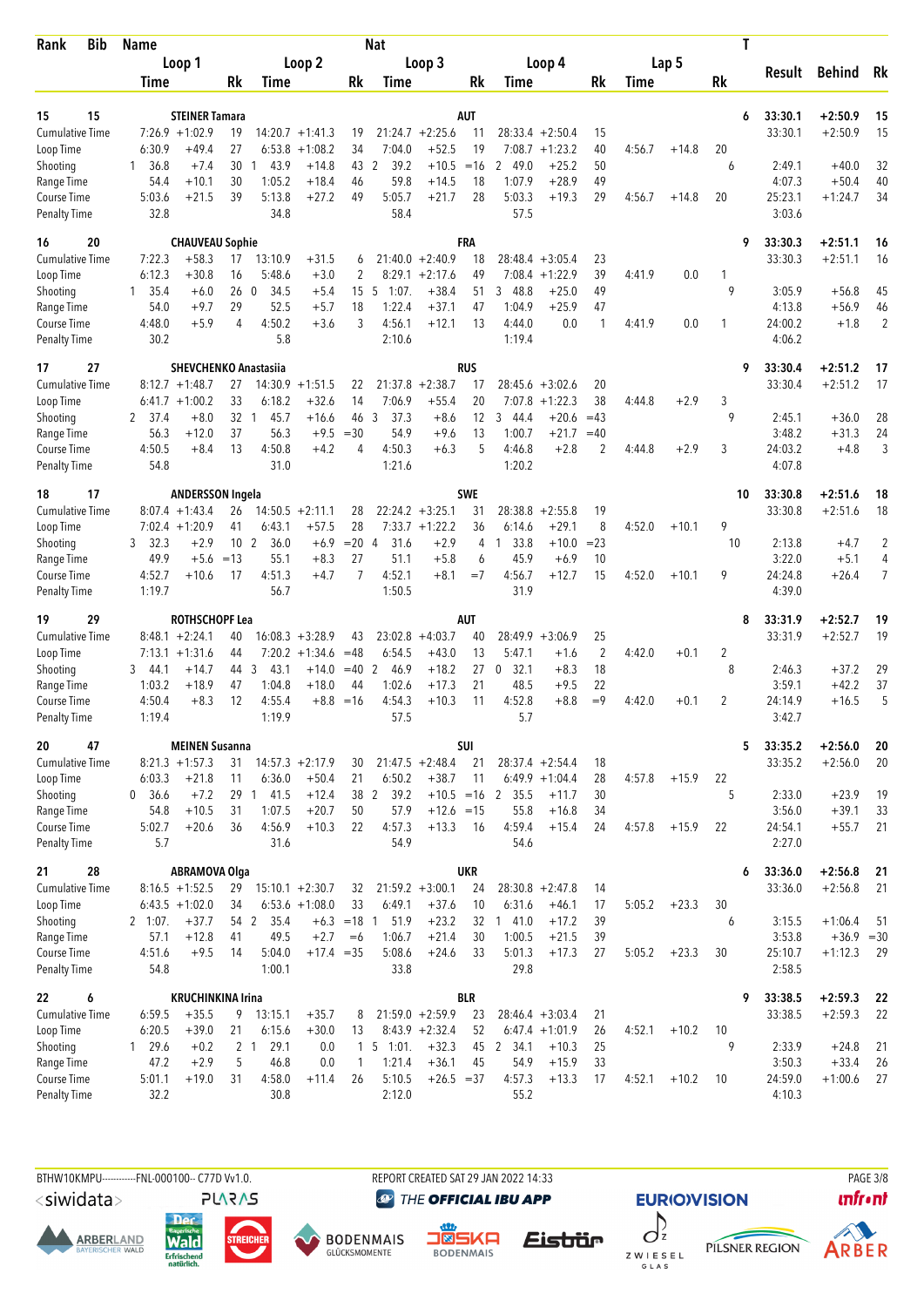| <b>Bib</b><br>Rank                  | <b>Name</b>         |                                       |                           |                          |                                         |                    | Nat                 |                                             |            |                                  |                            |              |        |         | Τ       |                   |                    |          |
|-------------------------------------|---------------------|---------------------------------------|---------------------------|--------------------------|-----------------------------------------|--------------------|---------------------|---------------------------------------------|------------|----------------------------------|----------------------------|--------------|--------|---------|---------|-------------------|--------------------|----------|
|                                     |                     | Loop 1                                |                           |                          | Loop 2                                  |                    |                     | Loop 3                                      |            |                                  | Loop 4                     |              |        | Lap 5   |         | Result            | Behind             | Rk       |
|                                     | Time                |                                       | Rk                        | Time                     |                                         | Rk                 | Time                |                                             | Rk         | Time                             |                            | Rk           | Time   |         | Rk      |                   |                    |          |
| 14<br>23                            |                     | <b>SCHNEIDER Sophia</b>               |                           |                          |                                         |                    |                     |                                             | GER        |                                  |                            |              |        |         | 8       | 33:40.0           | $+3:00.8$          | 23       |
| <b>Cumulative Time</b>              |                     | $8:21.3 +1:57.3$                      | 32                        |                          | $14:28.1 + 1:48.7$                      | 20                 |                     | $23:01.3 +4:02.2$                           | 37         | $28:46.8 + 3:03.8$               |                            | 22           |        |         |         | 33:40.0           | $+3:00.8$          | 23       |
| Loop Time                           |                     | $7:28.3 +1:46.8$                      | 49                        | 6:06.8                   | $+21.2$                                 | 8                  |                     | $8:33.2 +2:21.7$                            | 50         | 5:45.5                           | 0.0                        | $\mathbf{1}$ | 4:53.2 | $+11.3$ | 13      |                   |                    |          |
| Shooting                            | 3 49.8              | $+20.4$                               | 50                        | 40.8<br>$\mathbf{0}$     | $+11.7$                                 | $= 36$             | 1:00.<br>5          | $+31.4$                                     | 43         | $0$ 29.4                         | $+5.6$                     | 9            |        |         | 8       | 3:00.2            | $+51.1$            | 41       |
| Range Time                          | 1:06.5              | $+22.2$                               | 50                        | 1:05.6                   | $+18.8$                                 | 47                 | 1:20.4              | $+35.1$                                     | 43         | 46.5                             | $+7.5$                     | $=12$        |        |         |         | 4:19.0            | $+1:02.1$          | 48       |
| Course Time<br><b>Penalty Time</b>  | 4:57.0<br>1:24.8    | $+14.9$                               | 24                        | 4:55.9<br>5.3            | $+9.3$                                  | 18                 | 4:56.8<br>2:15.9    | $+12.8$                                     | 15         | 4:53.1<br>5.9                    | $+9.1$                     | $=11$        | 4:53.2 | $+11.3$ | 13      | 24:36.0<br>3:52.1 | $+37.6$            | 10       |
| 24<br>10                            |                     | <b>ERDAL Karoline</b>                 |                           |                          |                                         |                    |                     |                                             | <b>NOR</b> |                                  |                            |              |        |         | 10      | 33:40.8           | $+3:01.6$          | 24       |
| Cumulative Time                     |                     | $7:25.7 +1:01.7$                      | 18                        |                          | $14:03.2 +1:23.8$                       | 17                 |                     | $21:25.6 + 2:26.5$                          | 13         | $28:54.1 + 3:11.1$               |                            | 28           |        |         |         | 33:40.8           | $+3:01.6$          | 24       |
| Loop Time                           | 6:38.7              | $+57.2$                               | 31                        | 6:37.5                   | $+51.9$                                 | 22                 |                     | $7:22.4$ +1:10.9                            | 30         | 7:28.5                           | $+1:43.0$                  | 46           | 4:46.7 | $+4.8$  | 4       |                   |                    |          |
| Shooting<br>Range Time              | 33.9<br>2<br>49.1   | $+4.5$<br>$+4.8$                      | 19<br>11                  | 2<br>34.1<br>51.2        | $+5.0$<br>$+4.4$                        | 13<br>11           | 3<br>56.2<br>1:14.4 | $+27.5$<br>$+29.1$                          | 41<br>40   | 3, 57.1<br>1:16.2                | $+33.3$<br>$+37.2$         | 51<br>51     |        |         | 10      | 3:01.4<br>4:10.9  | $+52.3$<br>$+54.0$ | 43<br>43 |
| Course Time                         | 4:55.9              | $+13.8 = 21$                          |                           | 4:50.0                   | $+3.4$                                  | 2                  | 4:47.1              | $+3.1$                                      | 3          | 4:52.1                           | $+8.1$                     | 8            | 4:46.7 | $+4.8$  | 4       | 24:11.8           | $+13.4$            | 4        |
| <b>Penalty Time</b>                 | 53.7                |                                       |                           | 56.2                     |                                         |                    | 1:20.8              |                                             |            | 1:20.2                           |                            |              |        |         |         | 4:31.0            |                    |          |
| 33<br>25                            |                     |                                       |                           | KONDRATYEVA Anastassiya  |                                         |                    |                     |                                             | KAZ        |                                  |                            |              |        |         | 4       | 33:44.6           | $+3:05.4$          | 25       |
| <b>Cumulative Time</b><br>Loop Time | 6:02.8              | $7:47.8$ +1:23.8<br>$+21.3$           | 23<br>10                  | 6:41.3                   | $14:29.1 + 1:49.7$<br>$+55.7$           | 21<br>25           |                     | $22:00.4 +3:01.3$<br>$7:31.3 +1:19.8$       | 27<br>34   | 28:36.7<br>6:36.3                | $+2:53.7$<br>$+50.8$       | 17<br>23     | 5:07.9 | $+26.0$ | 32      | 33:44.6           | $+3:05.4$          | 25       |
| Shooting                            | 0, 50.7             | $+21.3$                               | 52 1                      | 53.0                     | $+23.9$                                 |                    | 52 2 1:06.          | $+37.8$                                     | 50         | 143.7                            | $+19.9$                    | 42           |        |         | 4       | 3:34.1            | $+1:25.0$          | 53       |
| Range Time                          | 1:07.0              | $+22.7$                               | 51                        | 1:11.9                   | $+25.1$                                 | 52                 | 1:28.2              | $+42.9$                                     | 50         | 1:05.6                           | $+26.6$                    | 48           |        |         |         | 4:52.7            | $+1:35.8$          | 53       |
| Course Time                         | 4:48.9              | $+6.8$                                | 6                         | 4:58.6                   | $+12.0$                                 | 28                 | 5:03.3              | $+19.3$                                     | 22         | 4:58.9                           | $+14.9$                    | $= 22$       | 5:07.9 | $+26.0$ | 32      | 24:57.6           | $+59.2$            | 23       |
| <b>Penalty Time</b>                 | 6.8                 |                                       |                           | 30.8                     |                                         |                    | 59.8                |                                             |            | 31.7                             |                            |              |        |         |         | 2:09.3            |                    |          |
| 8<br>26                             |                     | <b>GERBULOVA Natalia</b>              |                           |                          |                                         |                    |                     |                                             | <b>RUS</b> |                                  |                            |              |        |         | 8       | 33:45.3           | $+3:06.1$          | 26       |
| <b>Cumulative Time</b>              | 6:58.7              | $+34.7$                               | 8                         | 12:53.3                  | $+13.9$                                 | 4                  |                     | $21:58.2 +2:59.1$                           | 22         | $28:51.4 + 3:08.4$               |                            | 26           |        |         |         | 33:45.3           | $+3:06.1$          | 26       |
| Loop Time<br>Shooting               | 6:18.7<br>32.8<br>1 | $+37.2$<br>$+3.4$                     | 19<br>14 <sub>0</sub>     | 5:54.6<br>33.6           | $+9.0$<br>$+4.5$                        | $=$ 3<br>8         | -5                  | $9:04.9 +2:53.4$<br>$1:32. +1:04.0$         | 53<br>54   | 6:53.2<br>$\overline{2}$<br>34.3 | $+1:07.7$<br>$+10.5$       | 29<br>$=26$  | 4:53.9 | $+12.0$ | 14<br>8 | 3:13.6            | $+1:04.5$          | 49       |
| Range Time                          | 48.9                | $+4.6$                                | $=9$                      | 50.9                     | $+4.1$                                  | $=9$               |                     | $1:50.5 + 1:05.2$                           | 53         | 52.7                             | $+13.7$                    | 28           |        |         |         | 4:23.0            | $+1:06.1$          | 50       |
| Course Time                         | 4:58.2              | $+16.1$                               | 27                        | 4:57.2                   | $+10.6$                                 | 23                 | 5:04.3              | $+20.3$                                     | 25         | 5:04.3                           | $+20.3$                    | $= 30$       | 4:53.9 | $+12.0$ | 14      | 24:57.9           | $+59.5$            | 24       |
| <b>Penalty Time</b>                 | 31.5                |                                       |                           | 6.5                      |                                         |                    | 2:10.0              |                                             |            | 56.2                             |                            |              |        |         |         | 3:44.4            |                    |          |
| 2<br>27                             |                     | <b>HILDEBRAND Franziska</b>           |                           |                          |                                         |                    |                     |                                             | GER        |                                  |                            |              |        |         | 11      | 33:50.8           | $+3:11.6$          | 27       |
| <b>Cumulative Time</b><br>Loop Time | 7:21.5              | $+57.5$<br>$7:17.5 + 1:36.0$          | 16<br>47                  | 6:41.7                   | $14:03.2 +1:23.8$<br>$+56.1$            | 16<br>$=26$        | 7:21.8              | $21:25.0 +2:25.9$<br>$+1:10.3$              | 12<br>29   | 28:58.3<br>7:33.3                | $+3:15.3$<br>$+1:47.8$     | 30<br>$=49$  | 4:52.5 | $+10.6$ | 11      | 33:50.8           | $+3:11.6$          | 27       |
| Shooting                            | 32.7<br>3           | $+3.3$                                | 13 <sup>2</sup>           | 32.6                     | $+3.5$                                  | $=4$               | 3<br>45.7           | $+17.0$                                     | $= 24$     | 3<br>1:0                         | $+37.0$                    | 52           |        |         | 11      | 2:52.0            | $+42.9$            | 36       |
| Range Time                          | 50.2                | $+5.9$                                | 18                        | 51.5                     | $+4.7$                                  | 12                 | 1:04.1              | $+18.8$                                     | 25         | 1:18.6                           | $+39.6$                    | 52           |        |         |         | 4:04.4            | $+47.5$            | 38       |
| <b>Course Time</b>                  | 5:03.3              | $+21.2$                               | 38                        | 4:53.2                   | $+6.6$                                  | 11                 | 4:55.5              | $+11.5$                                     | 12         | 4:51.6                           | $+7.6$                     | 6            | 4:52.5 | $+10.6$ | 11      | 24:36.1           | $+37.7$            | 11       |
| <b>Penalty Time</b>                 | 1:24.0              |                                       |                           | 56.9                     |                                         |                    | 1:22.2              |                                             |            | 1:23.0                           |                            |              |        |         |         | 5:06.3            |                    |          |
| 28<br>11                            |                     |                                       |                           | JOHANSEN Marthe Krakstad |                                         |                    |                     |                                             | <b>NOR</b> |                                  |                            |              |        |         | 8       | 33:54.3           | $+3:15.1$          | 28       |
| <b>Cumulative Time</b><br>Loop Time |                     | $7:37.7 +1:13.7$<br>$6:47.7 + 1:06.2$ | 21<br>36                  |                          | $14:33.8 + 1:54.4$<br>$6:56.1 + 1:10.5$ | 23<br>36           |                     | $22:05.8 + 3:06.7$<br>$7:32.0 +1:20.5$      | 28<br>35   | $28:48.8 + 3:05.8$<br>6:43.0     | $+57.5$                    | 24<br>25     | 5:05.5 | $+23.6$ | 31      | 33:54.3           | $+3:15.1$          | 28       |
| Shooting                            | 2, 36.0             | $+6.6$                                |                           | 28 2<br>33.7             | $+4.6$                                  | 9                  | 45.6<br>3           | $+16.9$                                     | 23         | $1 \quad 34.3$                   | $+10.5$                    | $=26$        |        |         | 8       | 2:29.7            | $+20.6$            | 13       |
| Range Time                          | 51.0                | $+6.7$                                | 24                        | 51.9                     |                                         | $+5.1 = 14$        | 1:03.7              | $+18.4$                                     | 23         | 53.7                             | $+14.7$                    | 30           |        |         |         | 3:40.3            | $+23.4$            | 17       |
| Course Time                         | 5:02.0              | $+19.9$                               | 35                        | 5:07.5                   | $+20.9$                                 | 39                 | 5:04.0              | $+20.0$                                     | 23         | 5:15.8                           | $+31.8$                    | 50           | 5:05.5 | $+23.6$ | 31      | 25:34.8           | $+1:36.4$          | 38       |
| <b>Penalty Time</b>                 | 54.7                |                                       |                           | 56.7                     |                                         |                    | 1:24.3              |                                             |            | 33.5                             |                            |              |        |         |         | 3:49.2            |                    |          |
| 29<br>25                            |                     | <b>COLOMBO Caroline</b>               |                           |                          |                                         |                    |                     |                                             | FRA        |                                  |                            |              |        |         | 9       | 33:54.8           | $+3:15.6$          | 29       |
| <b>Cumulative Time</b><br>Loop Time | 6:15.6              | $7:41.6 +1:17.6$<br>$+34.1$           | 22<br>18                  | $15:30.1 + 2:50.7$       | $7:48.5 + 2:02.9$                       | 36<br>51           |                     | $22:49.3 + 3:50.2$<br>$7:19.2 +1:07.7 = 26$ | 35         | 29:04.9 +3:21.9<br>6:15.6        | $+30.1$                    | 31<br>10     | 4:49.9 | $+8.0$  | 8       | 33:54.8           | $+3:15.6$          | 29       |
| Shooting                            | 1, 36.9             | $+7.5$                                | 31 4                      | 40.4                     | $+11.3$                                 | 35 <sub>3</sub>    | 32.2                | $+3.5$                                      | 5          | 29.6<br>1                        | $+5.8$                     | $=10$        |        |         | 9       | 2:19.3            | $+10.2$            | 6        |
| Range Time                          | 56.0                | $+11.7$                               | 36                        | 59.1                     | $+12.3 = 37$                            |                    | 48.8                | $+3.5$                                      | 4          | 44.3                             | $+5.3$                     | 6            |        |         |         | 3:28.2            | $+11.3$            | 6        |
| Course Time                         | 4:49.7              | $+7.6$                                | 10                        | 4:57.8                   | $+11.2$                                 | 24                 | 5:04.5              | $+20.5$                                     | 26         | 4:57.0                           | $+13.0$                    | 16           | 4:49.9 | $+8.0$  | 8       | 24:38.9           | $+40.5$            | 15       |
| <b>Penalty Time</b>                 | 29.8                |                                       |                           | 1:51.5                   |                                         |                    | 1:25.9              |                                             |            | 34.2                             |                            |              |        |         |         | 4:21.6            |                    |          |
| 5<br>30                             |                     | <b>JEANMONNOT Lou</b>                 |                           |                          |                                         |                    |                     |                                             | <b>FRA</b> |                                  |                            |              |        |         | 8       | 33:58.3           | $+3:19.1$          | 30       |
| <b>Cumulative Time</b>              | 7:09.0              | $+45.0$                               | 11                        | 13:09.1                  | $+29.7$                                 | 5                  |                     | $21:31.6 + 2:32.5$                          | 15         | $28:53.3 + 3:10.3$               |                            | 27           |        |         |         | 33:58.3           | $+3:19.1$          | 30       |
| Loop Time<br>Shooting               | 6:32.0<br>1 34.9    | $+50.5$                               | 28<br>$+5.5 = 23 \quad 0$ | 6:00.1<br>33.8           | $+14.5$                                 | 7<br>$+4.7$ = 10 4 | 1:06.               | $8:22.5 +2:11.0$<br>$+37.5$                 | 46<br>49   | 3, 32.3                          | $7:21.7 +1:36.2$<br>$+8.5$ | 43<br>19     | 5:05.0 | $+23.1$ | 29<br>8 | 2:47.3            | $+38.2$            | 30       |
| Range Time                          | 50.6                | $+6.3$                                | 22                        | 50.9                     | $+4.1$                                  | $=9$               | 1:22.8              | $+37.5$                                     | 48         | 49.1                             | $+10.1$                    | 24           |        |         |         | 3:53.4            | $+36.5$            | 29       |
| Course Time                         | 5:09.8              | $+27.7$                               | 46                        | 5:03.2                   | $+16.6 = 33$                            |                    | 5:10.2              | $+26.2$                                     | 36         | 5:08.5                           | $+24.5$                    | 36           | 5:05.0 | $+23.1$ | 29      | 25:36.7           | $+1:38.3$          | 39       |
| <b>Penalty Time</b>                 | 31.5                |                                       |                           | 5.9                      |                                         |                    | 1:49.5              |                                             |            | 1:24.0                           |                            |              |        |         |         | 3:51.0            |                    |          |

BTHW10KMPU-----------FNL-000100-- C77D W1.0. REPORT CREATED SAT 29 JAN 2022 14:33 RAGE 4/8

<siwidata>

**ARBERLAND** 







**DENMAIS** 



**EURIO)VISION** 

PILSNER REGION



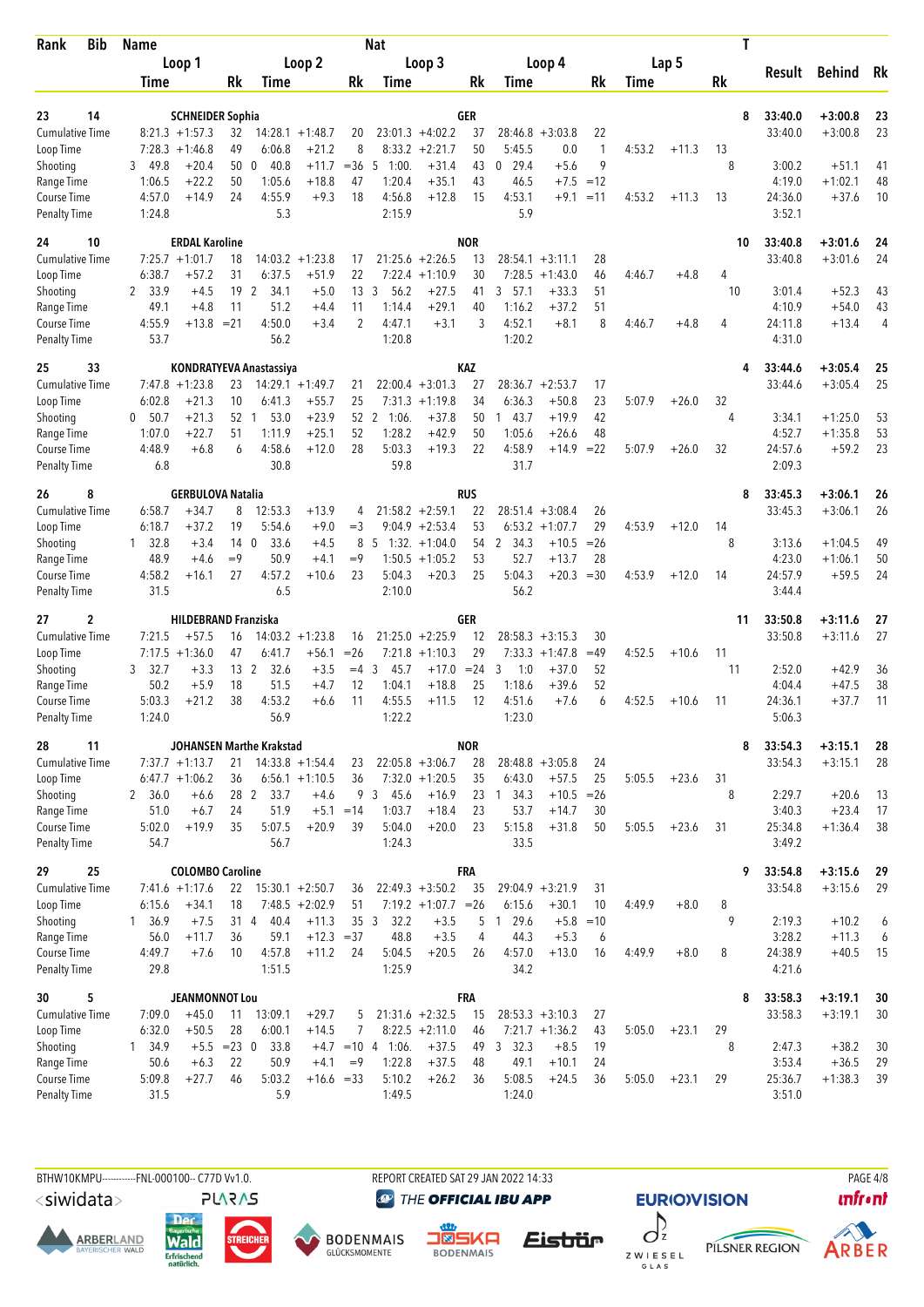| Bib<br>Rank                        | <b>Name</b>                 |                                   |                                        |                        | <b>Nat</b>             |                                       |                      |                    |                               |                    |        |         | Τ     |                    |                        |                    |
|------------------------------------|-----------------------------|-----------------------------------|----------------------------------------|------------------------|------------------------|---------------------------------------|----------------------|--------------------|-------------------------------|--------------------|--------|---------|-------|--------------------|------------------------|--------------------|
|                                    | Loop 1                      |                                   | Loop 2                                 |                        |                        | Loop 3                                |                      |                    | Loop 4                        |                    |        | Lap 5   |       |                    |                        | Rk                 |
|                                    | Time                        | Rk                                | Time                                   | Rk                     | Time                   |                                       | Rk                   | Time               |                               | Rk                 | Time   |         | Rk    | Result             | <b>Behind</b>          |                    |
|                                    |                             |                                   |                                        |                        |                        |                                       |                      |                    |                               |                    |        |         |       |                    |                        |                    |
| 37<br>31<br><b>Cumulative Time</b> | $8:58.7 + 2:34.7$           | <b>KEBINGER Hanna</b><br>42       | 14:55.8<br>$+2:16.4$                   | 29                     |                        | $22:36.4 + 3:37.3$                    | GER<br>33            | 29:12.2            | $+3:29.2$                     | 35                 |        |         | 8     | 33:59.1<br>33:59.1 | $+3:19.9$<br>$+3:19.9$ | 31<br>31           |
| Loop Time                          | $7:03.7 +1:22.2$            | 43                                | 5:57.1<br>$+11.5$                      | 6                      | 7:40.6                 | $+1:29.1$                             | 39                   | 6:35.8             | $+50.3$                       | 22                 | 4:46.9 | $+5.0$  | 6     |                    |                        |                    |
| Shooting                           | 38.1<br>3                   | $+8.7$<br>34                      | 43.3<br>$+14.2$<br>$\mathbf{0}$        | 42                     | 3<br>54.9              | $+26.2$                               | 39                   | 2 33.5             | $+9.7$                        | $= 21$             |        |         | 8     | 2:49.9             | $+40.8$                | 34                 |
| Range Time                         | 53.3                        | $+9.0$<br>27                      | 59.1<br>$+12.3$                        | $=37$                  | 1:13.4                 | $+28.1$                               | 39                   | 49.0               | $+10.0$                       | 23                 |        |         |       | 3:54.8             | $+37.9$                | 32                 |
| Course Time                        | 4:47.9                      | 3<br>$+5.8$                       | 4:51.7<br>$+5.1$                       | 8                      | 4:44.0                 | 0.0                                   | 1                    | 4:47.9             | $+3.9$                        | 3                  | 4:46.9 | $+5.0$  | 6     | 23:58.4            | 0.0                    | $\mathbf{1}$       |
| <b>Penalty Time</b>                | 1:22.4                      |                                   | 6.2                                    |                        | 1:43.2                 |                                       |                      | 58.9               |                               |                    |        |         |       | 4:10.9             |                        |                    |
| 54<br>32                           |                             | <b>KUDAYEVA Darya</b>             |                                        |                        |                        |                                       | <b>BLR</b>           |                    |                               |                    |        |         |       | 34:05.6            | $+3:26.4$              | 32                 |
| Cumulative Time                    | $8:47.2 +2:23.2$            | 39                                | 15:28.9<br>$+2:49.5$                   | 35                     |                        | $22:31.2 +3:32.1$                     | 32                   |                    | $28:56.7 + 3:13.7$            | 29                 |        |         |       | 34:05.6            | $+3:26.4$              | 32                 |
| Loop Time                          | 6:13.2                      | $+31.7$<br>17                     | $+56.1$<br>6:41.7                      | $=26$                  | 7:02.3                 | $+50.8$                               | 18                   | 6:25.5             | $+40.0$                       | 14                 | 5:08.9 | $+27.0$ | 35    |                    |                        |                    |
| Shooting                           | 34.8<br>0                   | 22<br>$+5.4$                      | 39.6<br>$+10.5$<br>$\mathbf{1}$        | $=31.2$                | 30.9                   | $+2.2$                                | 3                    | 23.8<br>1          | 0.0                           | $\mathbf{1}$       |        |         | 4     | 2:09.1             | 0.0                    |                    |
| Range Time                         | 53.8<br>5:13.7              | $+9.5$<br>28<br>$+31.6$<br>51     | 57.1<br>$+10.3$<br>5:11.3<br>$+24.7$   | 34<br>44               | 47.0<br>5:15.4         | $+1.7$<br>$+31.4$                     | $\overline{2}$<br>47 | 39.0<br>5:11.9     | 0.0<br>$+27.9$                | $\mathbf{1}$<br>41 | 5:08.9 | $+27.0$ | 35    | 3:16.9<br>26:01.2  | 0.0<br>$+2:02.8$       | $\mathbf{1}$<br>48 |
| Course Time<br><b>Penalty Time</b> | 5.6                         |                                   | 33.3                                   |                        | 59.9                   |                                       |                      | 34.5               |                               |                    |        |         |       | 2:13.4             |                        |                    |
|                                    |                             |                                   |                                        |                        |                        |                                       |                      |                    |                               |                    |        |         |       |                    |                        |                    |
| 58<br>33<br><b>Cumulative Time</b> | $9:05.6 + 2:41.6$           | <b>WIESENSARTER Marion</b><br>44  | $16:01.0 + 3:21.6$                     | 42                     |                        | $23:02.3 +4:03.2$                     | GER<br>39            | 29:12.0            | $+3:29.0$                     | 34                 |        |         | 6     | 34:07.3<br>34:07.3 | $+3:28.1$<br>$+3:28.1$ | 33<br>33           |
| Loop Time                          | 6:22.6                      | 23<br>$+41.1$                     | $+1:09.8$<br>6:55.4                    | 35                     | 7:01.3                 | $+49.8$                               | 17                   | 6:09.7             | $+24.2$                       | 7                  | 4:55.3 | $+13.4$ | 16    |                    |                        |                    |
| Shooting                           | $1 \quad 32.0$              | $+2.6$                            | 8 2<br>39.7<br>$+10.6$                 | 33 2                   | 38.5                   | $+9.8$                                | 14                   | 26.3<br>1          | $+2.5$                        | 3                  |        |         | 6     | 2:16.7             | $+7.6$                 | 5                  |
| Range Time                         | 50.5                        | $+6.2$<br>$=20$                   | 56.3<br>$+9.5$                         | $= 30$                 | 53.7                   | $+8.4$                                | 11                   | 44.6               | +5.6                          | 7                  |        |         |       | 3:25.1             | $+8.2$                 | 5                  |
| Course Time                        | 4:59.5                      | 28<br>$+17.4$                     | 5:00.6                                 | $+14.0 = 30$           | 5:08.1                 | $+24.1$                               | 32                   | 4:52.8             | $+8.8$                        | $=9$               | 4:55.3 | $+13.4$ | 16    | 24:56.3            | $+57.9$                | 22                 |
| <b>Penalty Time</b>                | 32.5                        |                                   | 58.4                                   |                        | 59.5                   |                                       |                      | 32.2               |                               |                    |        |         |       | 3:02.7             |                        |                    |
| 45<br>34                           |                             | <b>BELCHENKO Yelizaveta</b>       |                                        |                        |                        |                                       | KAZ                  |                    |                               |                    |        |         | 5     | 34:09.0            | $+3:29.8$              | 34                 |
| Cumulative Time                    | $8:25.5 + 2:01.5$           | 34                                | $15:36.2 + 2:56.8$                     | 39                     |                        | $22:20.4 + 3:21.3$                    | 30                   | $29:10.1 + 3:27.1$ |                               | 33                 |        |         |       | 34:09.0            | $+3:29.8$              | 34                 |
| Loop Time                          | 6:09.5                      | 15<br>$+28.0$                     | $7:10.7 + 1:25.1$                      | 41                     | 6:44.2                 | $+32.7$                               | 6                    |                    | $6:49.7 + 1:04.2$             | 27                 | 4:58.9 | $+17.0$ | 24    |                    |                        |                    |
| Shooting                           | 39.8<br>0                   | $=37$ 2<br>$+10.4$                | $+28.6$<br>57.7                        | 53                     | 42.6<br>-1             | $+13.9$                               | $=20$                | 2<br>32.5          | $+8.7$                        | 20                 |        |         | 5     | 2:52.7             | $+43.6$                | 38                 |
| Range Time<br>Course Time          | 57.0<br>5:05.9              | $+12.7$<br>$=39$<br>40<br>$+23.8$ | 1:06.8<br>$+20.0$<br>5:04.0            | 49<br>$+17.4 = 35$     | 1:00.0<br>5:10.5       | $+14.7$<br>$+26.5 = 37$               | 19                   | 48.3<br>5:01.5     | $+9.3$<br>$+17.5$             | 21<br>28           | 4:58.9 | $+17.0$ | 24    | 3:52.1<br>25:20.8  | $+35.2$<br>$+1:22.4$   | 28<br>32           |
| <b>Penalty Time</b>                | 6.5                         |                                   | 59.9                                   |                        | 33.6                   |                                       |                      | 59.9               |                               |                    |        |         |       | 2:40.0             |                        |                    |
|                                    |                             |                                   |                                        |                        |                        |                                       |                      |                    |                               |                    |        |         |       |                    |                        |                    |
| 31<br>35<br><b>Cumulative Time</b> | $8:18.1 + 1:54.1$           | <b>TEPLA Eliska</b><br>30         | $15:32.1 + 2:52.7$                     | 37                     |                        | $21:59.5 + 3:00.4$                    | CZE<br>25            |                    | $29:05.6 + 3:22.6$            | 32                 |        |         | 5     | 34:15.4<br>34:15.4 | $+3:36.2$<br>$+3:36.2$ | 35<br>35           |
| Loop Time                          | 6:37.1                      | 30<br>$+55.6$                     | 7:14.0<br>$+1:28.4$                    | 43                     | 6:27.4                 | $+15.9$                               | 4                    | 7:06.1             | $+1:20.6$                     | 37                 | 5:09.8 | $+27.9$ | $=36$ |                    |                        |                    |
| Shooting                           | $1 \quad 41.1$              | $+11.7$<br>41 2                   | 46.1<br>$+17.0$                        | 47                     | 50.2<br>0              | $+21.5$                               | 31                   | 2 34.7             | $+10.9$                       | 28                 |        |         | 5     | 2:52.4             | $+43.3$                | 37                 |
| Range Time                         | 55.2                        | $=32$<br>$+10.9$                  | 1:01.4<br>$+14.6$                      | 41                     | 1:07.5                 | $+22.2$                               | 31                   | 53.5               | $+14.5$                       | 29                 |        |         |       | 3:57.6             | $+40.7$                | 34                 |
| Course Time                        | 5:08.3                      | $+26.2$<br>45                     | 5:10.4<br>$+23.8$                      | 42                     | 5:13.6                 | $+29.6$                               | 44                   | 5:13.7             | $+29.7$                       | 44                 | 5:09.8 | $+27.9$ | $=36$ | 25:55.8            | $+1:57.4 = 45$         |                    |
| <b>Penalty Time</b>                | 33.5                        |                                   | 1:02.1                                 |                        | 6.2                    |                                       |                      | 58.8               |                               |                    |        |         |       | 2:40.9             |                        |                    |
| 36<br>48                           |                             | <b>FRUEHWIRT Juliane</b>          |                                        |                        |                        |                                       | <b>GER</b>           |                    |                               |                    |        |         | 7     | 34:28.9            | $+3:49.7$              | 36                 |
| Cumulative Time                    | $9:13.1 + 2:49.1$           | 45                                | $16:27.0 + 3:47.6$                     | 45                     |                        | $23:37.6 +4:38.5$                     | 44                   | $29:35.8 + 3:52.8$ |                               | 37                 |        |         |       | 34:28.9            | $+3:49.7$              | 36                 |
| Loop Time                          | $6:54.1 + 1:12.6$           | 37                                | $7:13.9 +1:28.3$                       | 42                     | 7:10.6                 | $+59.1$                               | 23                   | 5:58.2             | $+12.7$                       | 4                  | 4:53.1 | $+11.2$ | 12    |                    |                        |                    |
| Shooting<br>Range Time             | 2 42.9<br>1:01.0            | $+13.5$<br>42 3<br>$+16.7$<br>45  | 34.4<br>$+5.3$<br>54.3<br>$+7.5$       | 14 2<br>25             | 34.9<br>53.1           | $+6.2$<br>$+7.8$                      | 9<br>10              | $0$ 27.0<br>42.9   | $+3.2$<br>$+3.9$              | 4<br>3             |        |         | 7     | 2:19.4<br>3:31.3   | $+10.3$<br>$+14.4$     | 7<br>8             |
| Course Time                        | 4:54.1                      | $+12.0$<br>19                     | 4:53.7<br>$+7.1$                       | 13                     | 5:17.6                 | $+33.6$                               | 51                   | 5:09.5             | $+25.5$                       | 37                 | 4:53.1 | $+11.2$ | 12    | 25:08.0            | $+1:09.6$              | 28                 |
| <b>Penalty Time</b>                | 58.9                        |                                   | 1:25.8                                 |                        | 59.8                   |                                       |                      | 5.8                |                               |                    |        |         |       | 3:30.4             |                        |                    |
| 7<br>37                            |                             | <b>ZHURAVOK Yuliia</b>            |                                        |                        |                        |                                       | <b>UKR</b>           |                    |                               |                    |        |         | 9     | 34:31.0            | $+3:51.8$              | 37                 |
| Cumulative Time                    | $7:37.3 +1:13.3$            | 20                                | $14:39.1 + 1:59.7$                     | 25                     |                        | $21:46.8 + 2:47.7$                    | 20                   | $29:20.1 + 3:37.1$ |                               | 36                 |        |         |       | 34:31.0            | $+3:51.8$              | 37                 |
| Loop Time                          | $6:57.3 +1:15.8$            | 39                                | $7:01.8 +1:16.2$                       | 39                     | 7:07.7                 | $+56.2 = 21$                          |                      |                    | $7:33.3 +1:47.8$              | $=49$              | 5:10.9 | $+29.0$ | 38    |                    |                        |                    |
| Shooting                           | 2 35.2                      | $+5.8$<br>25 <sub>2</sub>         | 33.4<br>$+4.3$                         |                        | 7 <sub>2</sub><br>38.9 | $+10.2$                               | 15                   | 3 44.8             | $+21.0$                       | 46                 |        |         | 9     | 2:32.5             | $+23.4$                | 16                 |
| Range Time                         | 51.6                        | $+7.3$<br>25                      | 53.2<br>$+6.4$                         | 19                     | 57.9                   | $+12.6 = 15$                          |                      | 1:01.8             | $+22.8$                       | 46                 |        |         |       | 3:44.5             | $+27.6$                | 20                 |
| Course Time                        | 5:10.4                      | 47<br>$+28.3$                     | 5:09.5<br>$+22.9$                      | 40                     | 5:14.2                 | $+30.2$                               | 45                   | 5:07.8             | $+23.8$                       | 34                 | 5:10.9 | $+29.0$ | 38    | 25:52.8            | $+1:54.4$              | 42                 |
| <b>Penalty Time</b>                | 55.3                        |                                   | 59.1                                   |                        | 55.6                   |                                       |                      | 1:23.7             |                               |                    |        |         |       | 4:13.7             |                        |                    |
| 38<br>46                           |                             | <b>SLIVKO Victoria</b>            |                                        |                        |                        |                                       | <b>RUS</b>           |                    |                               |                    |        |         | 8     | 34:45.3            | $+4:06.1$              | 38                 |
| <b>Cumulative Time</b>             | $8:43.0 + 2:19.0$<br>6:25.0 | 38<br>$+43.5$                     | $14:37.6 + 1:58.2$<br>5:54.6<br>$+9.0$ | 24                     |                        | $23:01.8 +4:02.7$<br>$8:24.2 +2:12.7$ | 38                   | 6:35.1             | $29:36.9 + 3:53.9$<br>$+49.6$ | 38                 | 5:08.4 | $+26.5$ | 34    | 34:45.3            | $+4:06.1$              | 38                 |
| Loop Time<br>Shooting              | 144.2                       | 24<br>$+14.8$<br>45 0             | 38.7                                   | $=$ 3<br>$+9.6$ = 28 5 | 1:04.                  | $+36.2$                               | 47<br>48             | 2 31.0             | $+7.2$                        | 21<br>14           |        |         | 8     | 2:58.9             | $+49.8$                | 40                 |
| Range Time                         | 59.7                        | $+15.4$<br>44                     | 53.5<br>$+6.7$                         | 21                     | 1:27.4                 | $+42.1$                               | 49                   | 47.0               | $+8.0$                        | 14                 |        |         |       | 4:07.6             | $+50.7$                | -41                |
| Course Time                        | 4:55.8                      | $+13.7$<br>20                     | 4:55.3<br>$+8.7$                       | 15                     | 4:45.4                 | $+1.4$                                | 2                    | 4:51.7             | $+7.7$                        | 7                  | 5:08.4 | $+26.5$ | 34    | 24:36.6            | $+38.2 = 13$           |                    |
| <b>Penalty Time</b>                | 29.5                        |                                   | 5.8                                    |                        | 2:11.3                 |                                       |                      | 56.3               |                               |                    |        |         |       | 3:43.1             |                        |                    |
|                                    |                             |                                   |                                        |                        |                        |                                       |                      |                    |                               |                    |        |         |       |                    |                        |                    |

BTHW10KMPU-----------FNL-000100-- C77D W1.0. REPORT CREATED SAT 29 JAN 2022 14:33 REPORT CREATED SAT 29 JAN 2022 14:33

<siwidata>

**ARBERLAND** 





**BODENMAIS** 

**DENMAIS** 

Eistrür

**@** THE OFFICIAL IBU APP



*<u><u>Infront</u>*</u>



**EURIO)VISION** 

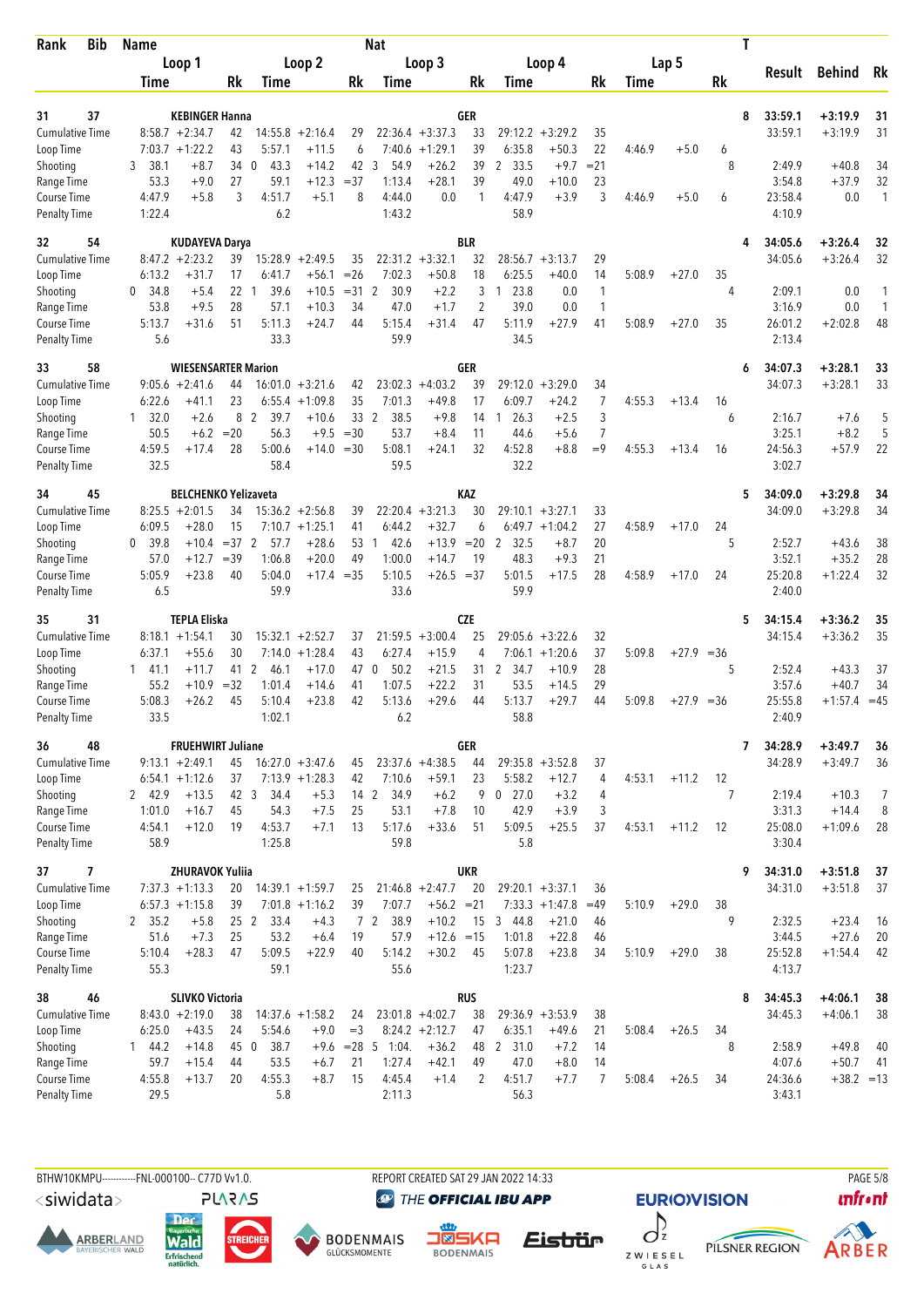| <b>Bib</b><br>Rank                        | <b>Name</b>       |                                       |                |                        |                              |          | <b>Nat</b>             |                             |                  |                      |                                  |          |             |         | Τ        |                    |                        |          |
|-------------------------------------------|-------------------|---------------------------------------|----------------|------------------------|------------------------------|----------|------------------------|-----------------------------|------------------|----------------------|----------------------------------|----------|-------------|---------|----------|--------------------|------------------------|----------|
|                                           | Loop 1            |                                       |                |                        | Loop 2                       |          |                        | Loop 3                      |                  |                      | Loop 4                           |          |             | Lap 5   |          |                    |                        |          |
|                                           | Time              |                                       | Rk             | Time                   |                              | Rk       | Time                   |                             | Rk               | Time                 |                                  | Rk       | <b>Time</b> |         | Rk       | Result             | Behind                 | Rk       |
|                                           |                   |                                       |                |                        |                              |          |                        |                             |                  |                      |                                  |          |             |         |          |                    |                        |          |
| 38<br>39<br><b>Cumulative Time</b>        |                   | <b>LIND Annie</b><br>$7:59.0 +1:35.0$ |                |                        | $15:22.5 + 2:43.1$           |          |                        | $22:46.9 + 3:47.8$          | <b>SWE</b><br>34 | 29:41.3              |                                  | 39       |             |         | 7        | 34:53.5<br>34:53.5 | +4:14.3<br>$+4:14.3$   | 39<br>39 |
| Loop Time                                 | 6:04.0            | $+22.5$                               | 25<br>12       | 7:23.5                 | $+1:37.9$                    | 33<br>50 | 7:24.4                 | $+1:12.9$                   | 31               | 6:54.4               | $+3:58.3$<br>$+1:08.9$           | 31       | 5:12.2      | $+30.3$ | 41       |                    |                        |          |
| Shooting                                  | 32.1<br>0         | $+2.7$                                | 9              | 3<br>38.7              | $+9.6$                       | $= 28$   | 2<br>53.2              | $+24.5$                     | 34               | 2 31.4               | $+7.6$                           | 16       |             |         | 7        | 2:35.5             | $+26.4$                | 23       |
| Range Time                                | 50.0              | $+5.7$                                | $=15$          | 56.1                   | $+9.3$                       | 29       | 1:10.9                 | $+25.6$                     | 35               | 48.1                 | $+9.1$                           | 17       |             |         |          | 3:45.1             | $+28.2$                | 21       |
| Course Time                               | 5:07.2            | $+25.1$                               | 42             | 5:01.6                 | $+15.0$                      | 32       | 5:12.7                 | $+28.7$                     | 43               | 5:06.7               | $+22.7$                          | 33       | 5:12.2      | $+30.3$ | 41       | 25:40.4            | $+1:42.0$              | 40       |
| <b>Penalty Time</b>                       | 6.8               |                                       |                | 1:25.7                 |                              |          | 1:00.7                 |                             |                  | 59.6                 |                                  |          |             |         |          | 3:33.0             |                        |          |
| 40<br>24                                  |                   | <b>BENED Camille</b>                  |                |                        |                              |          |                        |                             | FRA              |                      |                                  |          |             |         | 10       | 35:00.4            | $+4:21.2$              | 40       |
| <b>Cumulative Time</b>                    |                   | $9:13.8 + 2:49.8$                     | 46             |                        | $15:43.3 + 3:03.9$           | 40       |                        | $22:54.3 + 3:55.2$          | 36               |                      | $30:04.3 + 4:21.3$               | 42       |             |         |          | 35:00.4            | $+4:21.2$              | 40       |
| Loop Time                                 |                   | $7:48.8 + 2:07.3$                     | 52             | 6:29.5                 | $+43.9$                      | 18       | 7:11.0                 | $+59.5$                     | 24               |                      | $7:10.0 + 1:24.5$                | 41       | 4:56.1      | $+14.2$ | 17       |                    |                        |          |
| Shooting                                  | 4 47.8            | $+18.4$                               | 49             | 35.2<br>$\mathbf{1}$   | $+6.1$                       | $=16$    | $\overline{2}$<br>54.6 | $+25.9$                     | 37               | 3<br>31.8            | $+8.0$                           | 17       |             |         | 10       | 2:49.6             | $+40.5$                | 33       |
| Range Time<br>Course Time                 | 1:08.6<br>4:50.0  | $+24.3$<br>$+7.9$                     | 53<br>11       | 52.0<br>5:06.5         | $+5.2$<br>$+19.9$            | 16<br>38 | 1:10.3<br>5:02.6       | $+25.0$<br>$+18.6 = 20$     | 33               | 47.2<br>4:58.3       | $+8.2$<br>$+14.3$                | 16<br>21 | 4:56.1      | $+14.2$ | 17       | 3:58.1<br>24:53.5  | $+41.2$<br>$+55.1$     | 35<br>20 |
| <b>Penalty Time</b>                       | 1:50.1            |                                       |                | 31.0                   |                              |          | 58.1                   |                             |                  | 1:24.4               |                                  |          |             |         |          | 4:43.7             |                        |          |
| 26<br>41                                  |                   | <b>GUIGONNAT Gilonne</b>              |                |                        |                              |          |                        |                             | FRA              |                      |                                  |          |             |         | 9        | 35:00.9            | $+4:21.7$              | 41       |
| <b>Cumulative Time</b>                    |                   | $7:50.0 + 1:26.0$                     | 24             |                        | $14:50.0 + 2:10.6$           | 27       |                        | $22:17.8 + 3:18.7$          | 29               | 29:47.5              | $+4:04.5$                        | 40       |             |         |          | 35:00.9            | $+4:21.7$              | 41       |
| Loop Time                                 | 6:20.0            | $+38.5$                               | 20             |                        | $7:00.0 + 1:14.4$            | 38       | 7:27.8                 | $+1:16.3$                   | 33               | 7:29.7               | $+1:44.2$                        | 47       | 5:13.4      | $+31.5$ | 45       |                    |                        |          |
| Shooting                                  | 1 39.8            | $+10.4$                               | $=37$ 2        | 49.2                   | $+20.1$                      | 48       | 3<br>54.4              | $+25.7$                     | 36               | 3, 37.6              | $+13.8$                          | 31       |             |         | 9        | 3:01.2             | $+52.1$                | 42       |
| Range Time                                | 58.8              | $+14.5$                               | 42             | 1:06.7                 | $+19.9$                      | 48       | 1:12.2                 | $+26.9$                     | 37               | 1:00.7               | $+21.7$                          | $=40$    |             |         |          | 4:18.4             | $+1:01.5$              | 47       |
| <b>Course Time</b>                        | 4:52.0            | $+9.9$                                | 15             | 4:55.4                 | $+8.8$                       | $=16$    | 4:53.7                 | $+9.7$                      | 10               | 5:04.3               | $+20.3$                          | $= 30$   | 5:13.4      | $+31.5$ | 45       | 24:58.8            | $+1:00.4$              | 26       |
| <b>Penalty Time</b>                       | 29.1              |                                       |                | 57.9                   |                              |          | 1:21.8                 |                             |                  | 1:24.7               |                                  |          |             |         |          | 4:13.6             |                        |          |
| 18<br>42                                  |                   | <b>GASPARIN Elisa</b>                 |                |                        |                              |          |                        |                             | SUI              |                      |                                  |          |             |         | 11       | 35:07.2            | $+4:28.0$              | 42       |
| <b>Cumulative Time</b>                    | 7:13.7            | $+49.7$                               | 15             |                        | $15:32.5 + 2:53.1$           | 38       |                        | $23:10.9 +4:11.8$           | 41               |                      | $30:05.1 + 4:22.1$               | 43       |             |         |          | 35:07.2            | $+4:28.0$              | 42       |
| Loop Time<br>Shooting                     | 6:06.7<br>1, 32.9 | $+25.2$<br>$+3.5$                     | 13<br>15       | -5<br>1:00.            | $8:18.8 + 2:33.2$<br>$+31.5$ | 53<br>54 | 3<br>55.0              | $7:38.4 +1:26.9$<br>$+26.3$ | 38<br>40         | $\mathbf{2}$<br>38.4 | $6:54.2 +1:08.7$<br>$+14.6$      | 30<br>35 | 5:02.1      | $+20.2$ | 25<br>11 | 3:07.0             | $+57.9$                | 46       |
| Range Time                                | 48.1              | $+3.8$                                | $\overline{7}$ | 1:15.0                 | $+28.2$                      | 54       | 1:10.6                 | $+25.3$                     | 34               | 57.3                 | $+18.3$                          | 36       |             |         |          | 4:11.0             | $+54.1$                | 44       |
| Course Time                               | 4:48.5            | $+6.4$                                | 5              | 4:51.1                 | $+4.5$                       | 6        | 5:01.6                 | $+17.6$                     | 18               | 4:58.0               | $+14.0$                          | 19       | 5:02.1      | $+20.2$ | 25       | 24:41.3            | $+42.9$                | 16       |
| <b>Penalty Time</b>                       | 30.1              |                                       |                | 2:12.7                 |                              |          | 1:26.1                 |                             |                  | 58.9                 |                                  |          |             |         |          | 5:07.9             |                        |          |
| 55<br>43                                  |                   | <b>TOLMACHEVA Anastasia</b>           |                |                        |                              |          |                        |                             | <b>ROU</b>       |                      |                                  |          |             |         | 7        | 35:20.6            | $+4:41.4$              | 43       |
| <b>Cumulative Time</b>                    |                   | $8:32.7 + 2:08.7$                     | 35             |                        | $15:22.9 + 2:43.5$           | 34       |                        | $23:37.7 + 4:38.6$          | 45               | 30:02.8              | $+4:19.8$                        | 41       |             |         |          | 35:20.6            | $+4:41.4$              | 43       |
| Loop Time                                 | 5:55.7            | $+14.2$                               | 8              |                        | $6:50.2 +1:04.6$             | 31       | 8:14.8                 | $+2:03.3$                   | 45               | 6:25.1               | $+39.6$                          | $=12$    | 5:17.8      | $+35.9$ | 47       |                    |                        |          |
| Shooting                                  | 31.8<br>0         | $+2.4$                                |                | 7 <sub>2</sub><br>36.5 | $+7.4$                       | 22 4     | 58.5                   | $+29.8$                     | 42               | 27.5<br>1            | $+3.7$                           | 6        |             |         | 7        | 2:34.5             | $+25.4$                | 22       |
| Range Time                                | 48.9              | +4.6                                  | $=9$           | 53.3                   | $+6.5$                       | 20       | 1:14.6                 | $+29.3$                     | 41               | 45.4                 | $+6.4$                           | 8        |             |         |          | 3:42.2             | $+25.3$                | 18       |
| <b>Course Time</b><br><b>Penalty Time</b> | 5:01.3<br>5.4     | $+19.2$                               | 33             | 4:57.9<br>58.9         | $+11.3$                      | 25       | 5:06.3<br>1:53.8       | $+22.3$                     | 30               | 5:08.1<br>31.6       | $+24.1$                          | 35       | 5:17.8      | $+35.9$ | 47       | 25:31.4<br>3:29.9  | $+1:33.0$              | 37       |
| 44                                        |                   | <b>GWIZDON Magdalena</b>              |                |                        |                              |          |                        |                             | POL              |                      |                                  |          |             |         |          |                    |                        |          |
| 44<br><b>Cumulative Time</b>              |                   | $9:45.7 + 3:21.7$                     |                | 49 17:02.8 +4:23.4     |                              | 49       |                        | $24:10.5 + 5:11.4$          | 47               |                      | $30:25.2 +4:42.2$                | 44       |             |         | 7        | 35:43.8<br>35:43.8 | $+5:04.6$<br>$+5:04.6$ | 44<br>44 |
| Loop Time                                 |                   | $7:31.7 +1:50.2$                      | 50             |                        | $7:17.1 + 1:31.5$            | 46       | 7:07.7                 | $+56.2 = 21$                |                  | 6:14.7               | $+29.2$                          | 9        | 5:18.6      | $+36.7$ | 48       |                    |                        |          |
| Shooting                                  | 345.3             | $+15.9$                               |                | 47 2 44.5              | $+15.4$                      |          | 44 2<br>37.2           | $+8.5$                      | 11               | $0$ 37.7             | $+13.9$                          | 32       |             |         | 7        | 2:44.8             | $+35.7$                | 27       |
| Range Time                                | 1:02.3            | $+18.0$                               | 46             | 1:04.9                 | $+18.1$                      | 45       | 56.5                   | $+11.2$                     | 14               | 50.1                 | $+11.1$                          | 26       |             |         |          | 3:53.8             | $+36.9 = 30$           |          |
| Course Time                               | 5:01.7            | $+19.6$                               | 34             | 5:12.1                 | $+25.5$                      | 46       | 5:11.0                 | $+27.0$                     | 40               | 5:18.2               | $+34.2$                          | 51       | 5:18.6      | $+36.7$ | 48       | 26:01.6            | $+2:03.2$              | - 49     |
| <b>Penalty Time</b>                       | 1:27.7            |                                       |                | 1:00.0                 |                              |          | 1:00.1                 |                             |                  | 6.4                  |                                  |          |             |         |          | 3:34.3             |                        |          |
| 53<br>45                                  |                   | <b>CHIRKOVA Elena</b>                 |                |                        |                              |          |                        |                             | <b>ROU</b>       |                      |                                  |          |             |         | 6        | 35:58.5            | $+5:19.3$              | 45       |
| <b>Cumulative Time</b>                    |                   | $9:23.7 +2:59.7$                      | 48             |                        | $16:33.6 + 3:54.2$           | 46       |                        | $23:22.1 +4:23.0$           | 43               |                      | $30:27.9 +4:44.9$                | 45       |             |         |          | 35:58.5            | $+5:19.3$              | 45       |
| Loop Time                                 |                   | $6:55.7 +1:14.2$                      | 38             | 37.1                   | $7:09.9 +1:24.3$             | 40       | 6:48.5                 | $+37.0$                     | 9<br>8           | 2 33.8               | $7:05.8$ +1:20.3<br>$+10.0 = 23$ | 36       | 5:30.6      | $+48.7$ | 53       |                    |                        |          |
| Shooting<br>Range Time                    | 1 29.9<br>46.8    | $+0.5$<br>$+2.5$                      | 4              | 3 <sub>2</sub><br>53.7 | $+8.0$<br>$+6.9$             | 23       | 24 1<br>34.1<br>51.4   | $+5.4$<br>$+6.1$            | $=7$             | 49.6                 | $+10.6$                          | 25       |             |         | 6        | 2:15.0<br>3:21.5   | $+5.9$<br>$+4.6$       | 3<br>3   |
| Course Time                               | 5:07.9            | $+25.8 = 43$                          |                | 5:18.2                 | $+31.6$                      | 51       | 5:23.7                 | $+39.7$                     | 53               | 5:15.7               | $+31.7$                          | 49       | 5:30.6      | $+48.7$ | 53       | 26:36.1            | $+2:37.7$              | 52       |
| <b>Penalty Time</b>                       | 1:00.9            |                                       |                | 57.9                   |                              |          | 33.4                   |                             |                  | 1:00.4               |                                  |          |             |         |          | 3:32.8             |                        |          |
| 43<br>46                                  |                   | JAKIELA Joanna                        |                |                        |                              |          |                        |                             | <b>POL</b>       |                      |                                  |          |             |         | 9        | 36:17.6            | $+5:38.4$              | 46       |
| <b>Cumulative Time</b>                    |                   | $10:39.9 + 4:15.9$                    | 53             |                        | $17:56.4 + 5:17.0$           | 53       |                        | $24:30.8 + 5:31.7$          | 49               |                      | $31:04.6 + 5:21.6$               | 47       |             |         |          | 36:17.6            | $+5:38.4$              | 46       |
| Loop Time                                 |                   | $8:26.9 +2:45.4$                      | 53             |                        | $7:16.5 +1:30.9$             | 45       | 6:34.4                 | $+22.9$                     | 5                | 6:33.8               | $+48.3$                          | 19       | 5:13.0      | $+31.1$ | 44       |                    |                        |          |
| Shooting                                  | 5 50.3            | $+20.9$                               |                | 51 2<br>37.9           | $+8.8$                       |          | 36.4<br>27 1           | $+7.7$                      |                  | 10 1 28.2            | $+4.4$                           | 8        |             |         | 9        | 2:32.9             | $+23.8$                | 18       |
| Range Time<br>Course Time                 | 1:08.4<br>5:01.2  | $+24.1$<br>$+19.1$                    | 52<br>32       | 57.5<br>5:19.8         | $+10.7$<br>$+33.2$           | 35<br>52 | 51.4<br>5:12.5         | $+6.1$<br>$+28.5$           | $=7$<br>42       | 48.2<br>5:14.0       | $+9.2 = 18$<br>$+30.0$           |          | 5:13.0      |         |          | 3:45.5<br>26:00.5  | $+28.6$<br>$+2:02.1$   | 22<br>47 |
| <b>Penalty Time</b>                       | 2:17.3            |                                       |                | 59.1                   |                              |          | 30.5                   |                             |                  | 31.5                 |                                  | 45       |             | $+31.1$ | 44       | 4:18.5             |                        |          |
|                                           |                   |                                       |                |                        |                              |          |                        |                             |                  |                      |                                  |          |             |         |          |                    |                        |          |

BTHW10KMPU-----------FNL-000100-- C77D W1.0. REPORT CREATED SAT 29 JAN 2022 14:33 REPORT CREATED SAT 29 JAN 2022 14:33

<siwidata>

**ARBERLAND** 







**DENMAIS** Eistrür

**@** THE OFFICIAL IBU APP



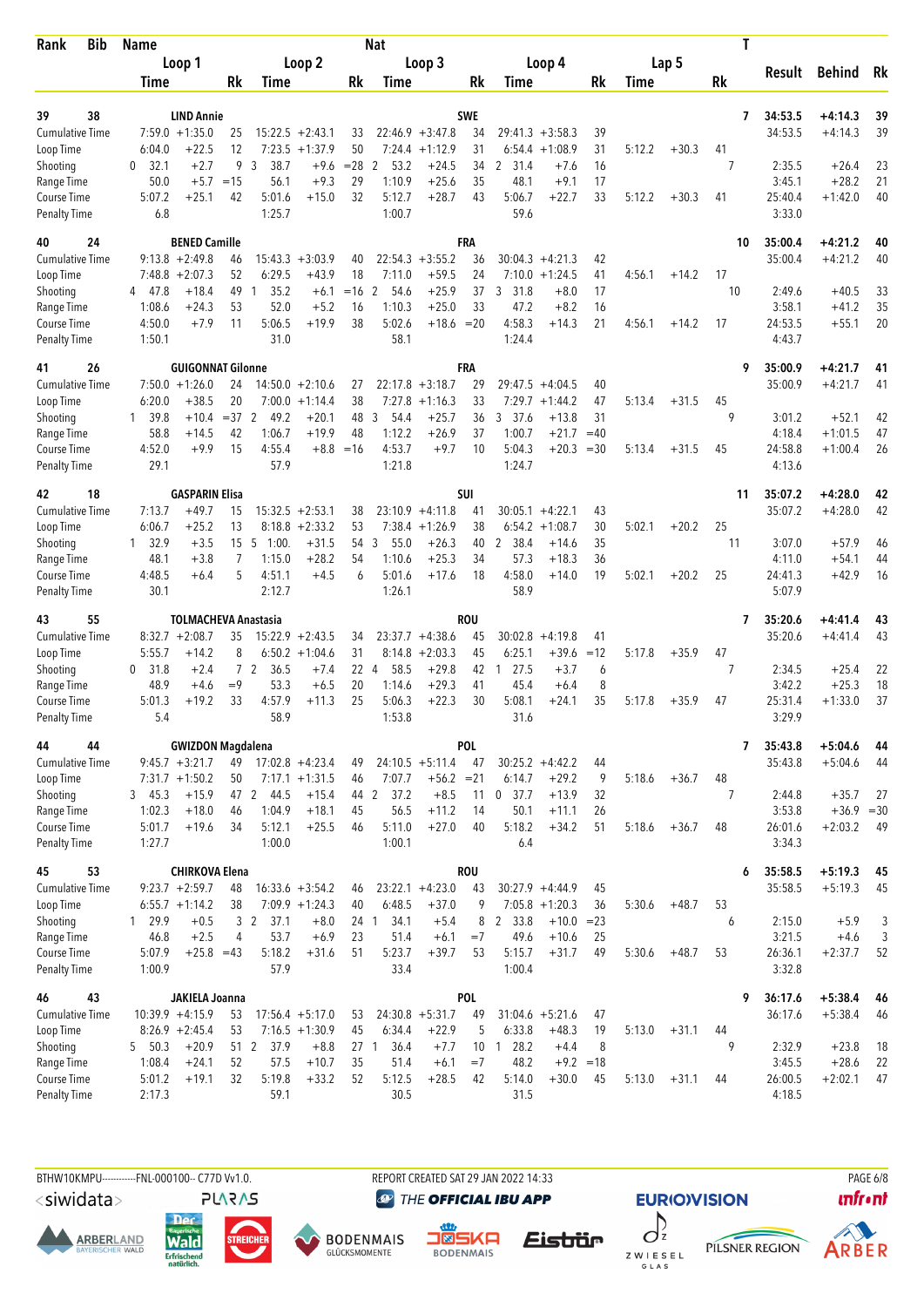| <b>Bib</b><br>Rank                 | Name           |                         |                 | Nat                    |                    |                 |                |                    |              |                      |           |       |        |                  | Τ  |                   |                |    |
|------------------------------------|----------------|-------------------------|-----------------|------------------------|--------------------|-----------------|----------------|--------------------|--------------|----------------------|-----------|-------|--------|------------------|----|-------------------|----------------|----|
|                                    | Loop 1         |                         |                 |                        | Loop 2             |                 |                | Loop 3             |              |                      | Loop 4    |       |        | Lap <sub>5</sub> |    |                   |                |    |
|                                    | Time           |                         | Rk              | <b>Time</b>            |                    | Rk              | Time           |                    | Rk           | Time                 |           | Rk    | Time   |                  | Rk | Result            | <b>Behind</b>  | Rk |
| 57<br>47                           |                | <b>SABITAVA Adelina</b> |                 |                        |                    |                 |                |                    | <b>BLR</b>   |                      |           |       |        |                  | 7  | 36:22.6           | $+5:43.4$      | 47 |
| <b>Cumulative Time</b>             |                | $9:57.8 + 3:33.8$       | 50              |                        | $17:12.1 + 4:32.7$ | 50              |                | $23:58.3 +4:59.2$  | 46           | $31:03.5 + 5:20.5$   |           | 46    |        |                  |    | 36:22.6           | $+5:43.4$      | 47 |
| Loop Time                          | 7:15.8         | $+1:34.3$               | 46              |                        | $7:14.3 +1:28.7$   | 44              | 6:46.2         | $+34.7$            | 8            | 7:05.2               | $+1:19.7$ | 35    | 5:19.1 | $+37.2 = 50$     |    |                   |                |    |
| Shooting                           | 2 46.5         | $+17.1$                 | 48              | 51.1<br>-2             | $+22.0$            | 49              | 45.0<br>1      | $+16.3$            | 22           | $\mathbf{2}$<br>35.0 | $+11.2$   | 29    |        |                  | 7  | 2:57.6            | $+48.5$        | 39 |
| Range Time                         | 1:06.2         | $+21.9$                 | 49              | 1:01.6                 | $+14.8$            | 42              | 1:05.4         | $+20.1$            | 27           | 52.3                 | $+13.3$   | 27    |        |                  |    | 4:05.5            | $+48.6$        | 39 |
| Course Time                        | 5:11.8         | $+29.7$                 | 50              | 5:16.2                 | $+29.6$            | 50              | 5:09.3         | $+25.3$            | 34           | 5:14.7               | $+30.7$   | 46    | 5:19.1 | $+37.2 = 50$     |    | 26:11.1           | $+2:12.7$      | 51 |
| <b>Penalty Time</b>                | 57.7           |                         |                 | 56.4                   |                    |                 | 31.4           |                    |              | 58.1                 |           |       |        |                  |    | 3:23.9            |                |    |
| 48<br>32                           |                | <b>KLIMINA Darya</b>    |                 |                        |                    |                 |                |                    | KAZ          |                      |           |       |        |                  | 12 | 36:32.9           | $+5:53.7$      | 48 |
| <b>Cumulative Time</b>             |                | $9:21.0 + 2:57.0$       | 47              |                        | $15:51.4 + 3:12.0$ | 41              |                | $23:16.7 + 4:17.6$ | 42           | $31:18.6 + 5:35.6$   |           | 48    |        |                  |    | 36:32.9           | $+5:53.7$      | 48 |
| Loop Time                          | 7:37.0         | $+1:55.5$               | 51              | 6:30.4                 | $+44.8$            | 19              |                | $7:25.3 +1:13.8$   | 32           | $8:01.9 +2:16.4$     |           | 51    | 5:14.3 | $+32.4$          | 46 |                   |                |    |
| Shooting                           | 43.1<br>4      | $+13.7$                 | 43              | 39.6<br>$\overline{1}$ | $+10.5$            | $= 31$          | 3<br>45.7      | $+17.0$            | $= 24$       | 4 42.7               | $+18.9$   | 40    |        |                  | 12 | 2:51.3            | $+42.2$        | 35 |
| Range Time                         | 57.0           | $+12.7$                 | $=39$           | 57.0                   | $+10.2$            | 33              | 1:02.9         | $+17.6$            | 22           | 1:01.6               | $+22.6$   | $=43$ |        |                  |    | 3:58.5            | $+41.6$        | 36 |
| Course Time                        | 4:49.3         | $+7.2$                  | 7               | 5:03.2                 | +16.6 =33          |                 | 4:57.8         | $+13.8$            | 17           | 5:10.2               | $+26.2$   | 39    | 5:14.3 | $+32.4$          | 46 | 25:14.8           | $+1:16.4$      | 30 |
| <b>Penalty Time</b>                | 1:50.7         |                         |                 | 30.1                   |                    |                 | 1:24.6         |                    |              | 1:50.1               |           |       |        |                  |    | 5:35.6            |                |    |
| 49<br>30                           |                | <b>VOLKEN Flurina</b>   |                 |                        |                    |                 |                |                    | SUI          |                      |           |       |        |                  | 12 | 36:50.8           | $+6:11.6$      | 49 |
| <b>Cumulative Time</b>             |                | $8:22.3 +1:58.3$        | 33              |                        | $17:17.4 +4:38.0$  | 51              |                | $24:14.0 + 5:14.9$ | 48           | $31:39.5 + 5:56.5$   |           | 50    |        |                  |    | 36:50.8           | $+6:11.6$      | 49 |
| Loop Time                          |                | $6:46.3 +1:04.8$        | 35              | 8:55.1                 | $+3:09.5$          | 54              | 6:56.6         | $+45.1$            | 15           | 7:25.5               | $+1:40.0$ | 45    | 5:11.3 | $+29.4$          | 40 |                   |                |    |
| Shooting                           | 2 33.0         | $+3.6$                  | 16 5            | 52.5                   | $+23.4$            | 50 <sub>2</sub> | 28.7           | 0.0                | 1            | 3 27.8               | $+4.0$    | 7     |        |                  | 12 | 2:22.1            | $+13.0$        | 8  |
| Range Time                         | 47.9           | $+3.6$                  | 6               | 1:08.4                 | $+21.6$            | 51              | 50.8           | $+5.5$             | 5            | 46.3                 | $+7.3$    | 11    |        |                  |    | 3:33.4            | $+16.5$        | 11 |
| Course Time                        | 4:57.9         | $+15.8 = 25$            |                 | 4:58.5                 | $+11.9$            | 27              | 5:06.8         | $+22.8$            | 31           | 5:11.4               | $+27.4$   | 40    | 5:11.3 | $+29.4$          | 40 | 25:25.9           | $+1:27.5$      | 35 |
| <b>Penalty Time</b>                | 1:00.5         |                         |                 | 2:48.2                 |                    |                 | 59.0           |                    |              | 1:27.7               |           |       |        |                  |    | 6:15.5            |                |    |
| 50<br>36                           |                | <b>REMENOVA Maria</b>   |                 |                        |                    |                 |                |                    | <b>SVK</b>   |                      |           |       |        |                  | 11 | 36:51.6           | $+6:12.4$      | 50 |
| <b>Cumulative Time</b>             |                | $8:56.6 + 2:32.6$       | 41              |                        | $16:53.6 + 4:14.2$ | 48              |                | $24:34.6 + 5:35.5$ | 50           | $31:38.7 + 5:55.7$   |           | 49    |        |                  |    | 36:51.6           | $+6:12.4$      | 50 |
| Loop Time                          | 7:02.6         | $+1:21.1$               | 42              |                        | $7:57.0 +2:11.4$   | 52              |                | $7:41.0 +1:29.5$   | 40           | $7:04.1 + 1:18.6$    |           | 34    | 5:12.9 | $+31.0$          | 43 |                   |                |    |
| Shooting                           | 2 40.8         | $+11.4$                 | 40              | $\overline{4}$<br>37.5 | $+8.4$             | 26 <sub>3</sub> | 33.4           | $+4.7$             | 6            | $\mathbf{2}$<br>31.2 | $+7.4$    | 15    |        |                  | 11 | 2:23.0            | $+13.9$        | 9  |
| Range Time                         | 55.9           | $+11.6$                 | 35              | 55.4                   | $+8.6$             | 28              | 52.5           | $+7.2$             | 9            | 48.2                 | $+9.2$    | $=18$ |        |                  |    | 3:32.0            | $+15.1$        | 9  |
| Course Time                        | 5:07.9         | $+25.8$                 | $=43$           | 5:09.9                 | $+23.3$            | 41              | 5:21.6         | $+37.6$            | 52           | 5:15.5               | $+31.5$   | 48    | 5:12.9 | $+31.0$          | 43 | 26:07.8           | $+2:09.4$      | 50 |
| <b>Penalty Time</b>                | 58.7           |                         |                 | 1:51.7                 |                    |                 | 1:26.9         |                    |              | 1:00.3               |           |       |        |                  |    | 5:17.8            |                |    |
| 51<br>60                           |                | <b>GANDLER Anna</b>     |                 |                        |                    |                 |                |                    | <b>AUT</b>   |                      |           |       |        |                  | 9  | 37:54.8           | $+7:15.6$      | 51 |
| Cumulative Time                    |                | $10:11.2 + 3:47.2$      | 52              |                        | $17:31.4 +4:52.0$  | 52              |                | $24:43.9 + 5:44.8$ | 52           | 32:52.4              | $+7:09.4$ | 53    |        |                  |    | 37:54.8           | $+7:15.6$      | 51 |
| Loop Time                          |                | $7:20.2 +1:38.7$        | 48              |                        | $7:20.2 +1:34.6$   | $=48$           |                | $7:12.5 +1:01.0$   | 25           | 8:08.5               | $+2:23.0$ | 52    | 5:02.4 | $+20.5$          | 26 |                   |                |    |
| Shooting                           | 2 58.6         | $+29.2$                 | 53 2            | 52.9                   | $+23.8$            | 51              | 38.3<br>2      | $+9.6$             | 13           | 3<br>1:0             | $+38.0$   | 53    |        |                  | 9  | 3:31.8            | $+1:22.7$      | 52 |
| Range Time                         | 1:16.0         | $+31.7$                 | 54              | 1:12.1                 | $+25.3$            | 53              | 1:00.9         | $+15.6$            | 20           | 1:21.8               | $+42.8$   | 53    |        |                  |    | 4:50.8            | $+1:33.9$      | 52 |
| Course Time<br><b>Penalty Time</b> | 5:06.6<br>57.5 | $+24.5$                 | 41              | 5:11.8<br>56.2         | $+25.2$            | 45              | 5:14.3<br>57.2 | $+30.3$            | 46           | 5:20.7<br>1:25.9     | $+36.7$   | 52    | 5:02.4 | $+20.5$          | 26 | 25:55.8<br>4:16.9 | $+1:57.4 = 45$ |    |
| 42<br>52                           |                | <b>GAIM Grete</b>       |                 |                        |                    |                 |                |                    | <b>EST</b>   |                      |           |       |        |                  | 10 | 37:55.1           | $+7:15.9$      | 52 |
| <b>Cumulative Time</b>             |                | $9:04.7 +2:40.7$        | 43              |                        | $16:22.4 + 3:43.0$ | 44              |                | $25:05.7 + 6:06.6$ | 53           | $32:28.7 + 6:45.7$   |           | 51    |        |                  |    | 37:55.1           | $+7:15.9$      | 52 |
| Loop Time                          |                | $6:57.7 + 1:16.2$       | 40              |                        | $7:17.7 + 1:32.1$  | 47              |                | $8:43.3 +2:31.8$   | 51           | $7:23.0 +1:37.5$     |           | 44    | 5:26.4 | $+44.5$          | 52 |                   |                |    |
| Shooting                           | 1, 39.3        | $+9.9$                  | 36 <sub>2</sub> | 37.2                   | $+8.1$             | 25 <sub>5</sub> | 28.9           | $+0.2$             | $\mathbf{2}$ | 2 39.8               | $+16.0$   | 38    |        |                  | 10 | 2:25.2            | $+16.1$        | 10 |
| Range Time                         | 56.4           | $+12.1$                 | 38              | 56.8                   | $+10.0$            | 32              | 47.9           | $+2.6$             | 3            | 58.1                 | $+19.1$   | 37    |        |                  |    | 3:39.2            | $+22.3$        | 16 |
| Course Time                        | 5:27.2         | $+45.1$                 | 54              | 5:20.4                 | $+33.8$            | 53              | 5:29.8         | $+45.8$            | 54           | 5:21.9               | $+37.9$   | 53    | 5:26.4 | $+44.5$          | 52 | 27:05.7           | $+3:07.3$      | 53 |
| Penalty Time                       | 34.0           |                         |                 | 1:00.4                 |                    |                 | 2:25.6         |                    |              | 1:03.0               |           |       |        |                  |    | 5:03.2            |                |    |
| 59<br>53                           |                | KAVALEUSKAYA Yuliya     |                 |                        |                    |                 |                |                    | BLR          |                      |           |       |        |                  | 10 | 37:55.5           | $+7:16.3$      | 53 |
| Cumulative Time                    |                | $9:59.9 + 3:35.9$       | 51              |                        | $16:46.1 + 4:06.7$ | 47              |                | $24:35.4 +5:36.3$  | 51           | $32:51.5 +7:08.5$    |           | 52    |        |                  |    | 37:55.5           | $+7:16.3$      | 53 |
| Loop Time                          |                | $7:13.9 +1:32.4$        | 45              |                        | $6:46.2 +1:00.6$   | 30              |                | $7:49.3 +1:37.8$   | 42           | $8:16.1 + 2:30.6$    |           | 53    | 5:04.0 | $+22.1$          | 28 |                   |                |    |
| Shooting                           | 2 44.9         | $+15.5$                 | 46 1            | 43.1                   | $+14.0 = 40$ 3     |                 | 54.2           | $+25.5$            | 35           | 4 48.3               | $+24.5$   | 48    |        |                  | 10 | 3:10.6            | $+1:01.5$      | 48 |
| Range Time                         | 1:04.7         | $+20.4$                 | 48              | 1:01.8                 | $+15.0$            | 43              | 1:11.5         | $+26.2$            | 36           | 1:10.4               | $+31.4$   | 50    |        |                  |    | 4:28.4            | $+1:11.5$      | 51 |
| Course Time                        | 5:11.2         | $+29.1$                 | 49              | 5:13.2                 | $+26.6$            | 48              | 5:11.7         | $+27.7$            | 41           | 5:12.5               | $+28.5$   | 42    | 5:04.0 | $+22.1$          | 28 | 25:52.6           | $+1:54.2$      | 41 |
| <b>Penalty Time</b>                | 58.0           |                         |                 | 31.2                   |                    |                 | 1:26.1         |                    |              | 1:53.2               |           |       |        |                  |    | 4:48.6            |                |    |
|                                    |                |                         |                 |                        |                    |                 |                |                    |              |                      |           |       |        |                  |    |                   |                |    |

Lapped

| 50              |                                  | <b>AKHATOVA Lyudmila</b> |                      |                       |  |                           | KAZ |
|-----------------|----------------------------------|--------------------------|----------------------|-----------------------|--|---------------------------|-----|
| Cumulative Time | $11:06.6 +4:42.6$ 54             |                          |                      | $17:59.0 + 5:19.6$ 54 |  |                           |     |
| Loop Time       | $8:43.6 + 3:02.154$              |                          |                      | $6:52.4 +1:06.8$ 32   |  |                           |     |
| Shooting        | $4\quad 40.3\quad +10.9\quad 39$ |                          | $1 \t32.4 + 3.3 \t3$ |                       |  | $4\quad 42.6 + 13.9 = 20$ |     |
| Range Time      |                                  | $59.3 + 15.0$ 43         |                      | $50.7 + 3.9$ 8        |  |                           |     |
| Course Time     | $5:18.0 + 35.9$ 53               |                          |                      | $5:29.5$ +42.9 54     |  | $5:15.9$ +31.9 48         |     |
| Penalty Time    | 2:26.3                           |                          | 32.1                 |                       |  |                           |     |

BTHW10KMPU-----------FNL-000100-- C77D Vv1.0. **PLARAS** 

<siwidata>











REPORT CREATED SAT 29 JAN 2022 14:33

**@** THE OFFICIAL IBU APP







**PAGE 7/8**